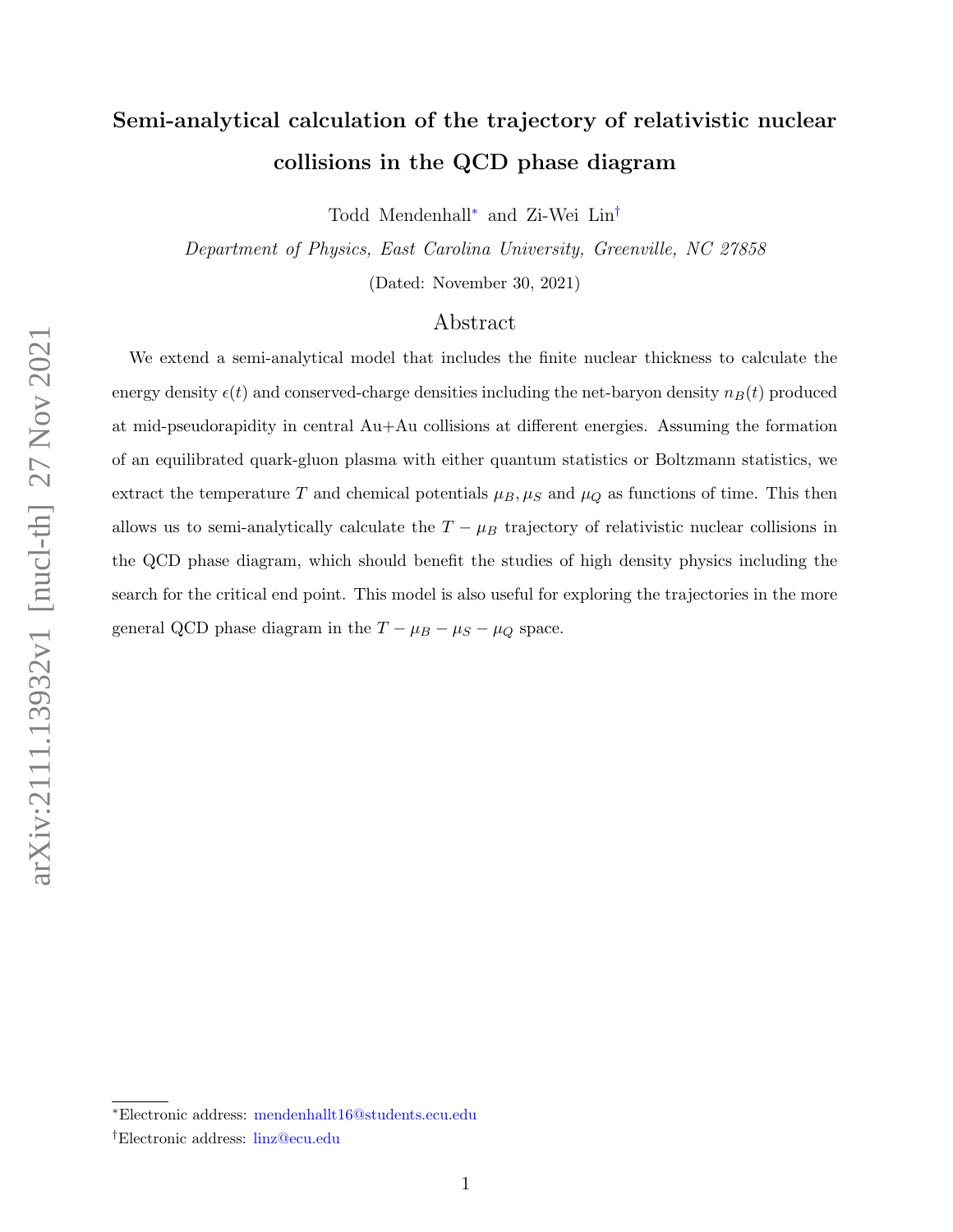## I. INTRODUCTION

Experiments at the Relativistic Heavy Ion Collider (RHIC) at BNL [\[1\]](#page-23-0) and the Large Hadron Collider (LHC) at CERN [\[2\]](#page-23-1) have produced the Quark-Gluon Plasma (QGP) with ultrarelativistic nuclear collisions. The QGP is an exotic phase of matter in which the temperature and density are high enough to "melt" hadrons [\[3\]](#page-23-2). Such a system of unbound quarks and gluons can only exist for a short time before the partons recombine into hadrons due to confinement. The fleeting nature of the QGP makes studying its properties very difficult, but the success in this endeavor would expand our understanding of the earliest stage of the universe during which the QGP is believed to have existed. Learning about the QGP properties would also enable the testing of Quantum ChromoDynamics (QCD) as the fundamental physical theory governing the strong interaction [\[4\]](#page-23-3). Of particular interest to the field is understanding the phase transition from hadronic to partonic matter in the QCD phase diagram [\[5\]](#page-23-4). Lattice QCD results show that it is a smooth crossover at zero baryon chemical potential  $\mu_B$  [\[6\]](#page-23-5), but calculations at finite  $\mu_B$  are difficult [\[7\]](#page-23-6).

The conjectured critical end point (CEP) of the first-order phase transition line is of special interest [\[8\]](#page-23-7). The Beam Energy Scan (BES) program at RHIC uses Au+Au collisions at a variety of energies to search for the CEP  $[9-11]$  $[9-11]$ . The matter created in a given collision system at a given energy follows a unique trajectory and freezes out at a given point in the QCD phase diagram on average (i.e., after averaging over many events), where temperature T and baryon chemical potential  $\mu_B$  together determine the system's history in the QCD phase diagram. For those collisions where the freezeout point is near the CEP, event-byevent fluctuations in conserved quantities could point to the existence of the CEP [\[12\]](#page-23-10). For example, event-by-event net-proton cumulant fluctuations at low collision energies could prove useful for locating the CEP [\[13\]](#page-23-11).

Since the matter in ultrarelativistic nuclear collisions progresses through several stages, it is not straightforward to correlate experimental measurements with the QGP thermodynamic properties. Dynamical models including hydrodynamic models and transport models [\[14–](#page-23-12)[17\]](#page-23-13) have been used to study the evolution of the thermodynamic properties of the QCD matter created during high energy nuclear collisions. Additionally, semi-analytical models of the initial energy density production [\[18–](#page-23-14)[20\]](#page-23-15) have progressively expanded our understanding of the early time evolution of the energy densities produced in such collisions. In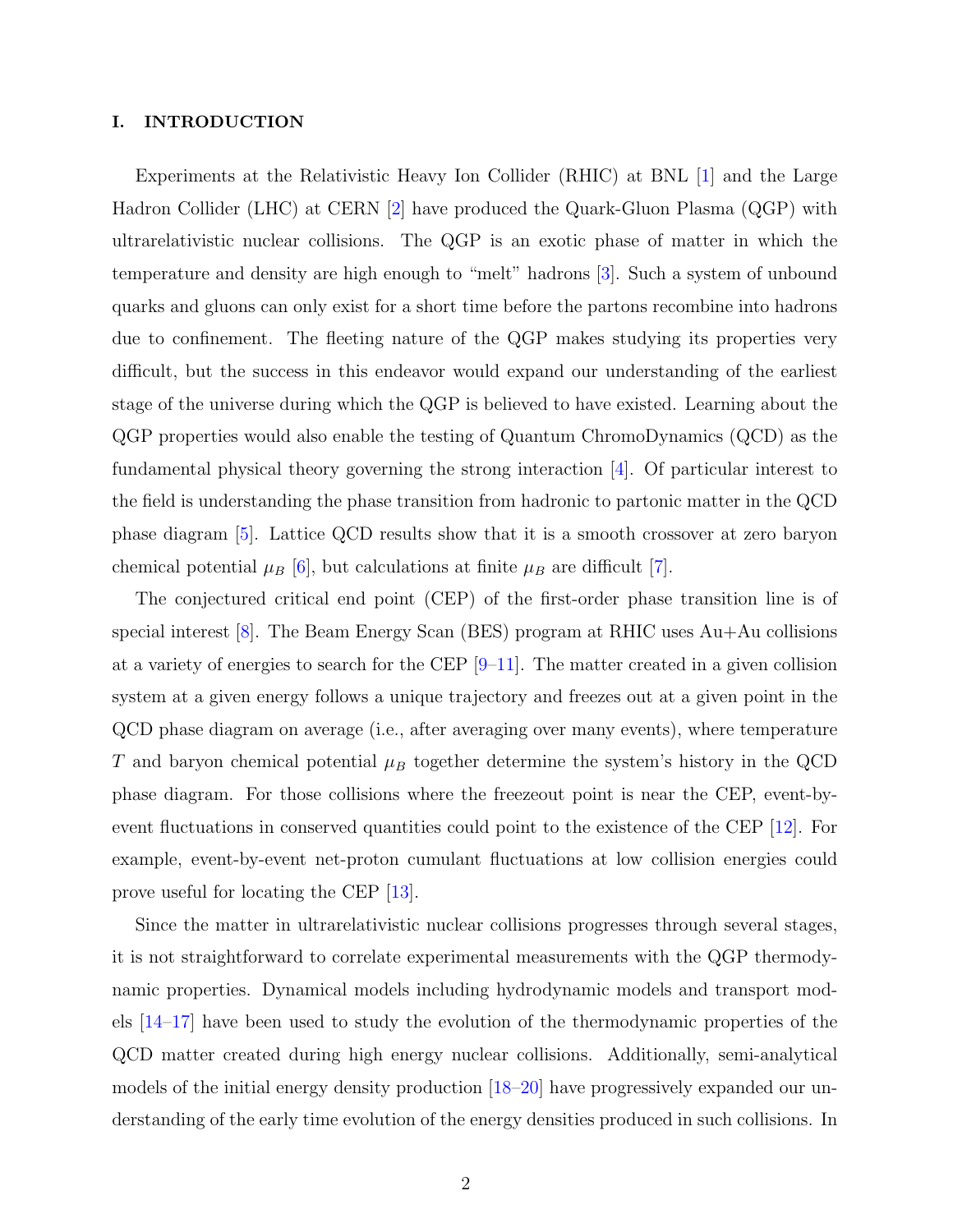particular, it has been shown that the effect of the finite nuclear thickness drastically alters the peak energy density  $\epsilon^{max}$  at low collision energies such as the BES energies [\[19,](#page-23-16) [20\]](#page-23-15).

The purpose of this study is to calculate trajectories in the QCD phase diagram of the matter produced in central Au+Au collisions for collision energies  $\sqrt{s_{NN}}$  up to 200 GeV. Note that all of our results here are for the central pseudorapidity region ( $\eta = 0$ ), where our semi-analytical model [\[20\]](#page-23-15) has been defined. The paper is organized into the following sections after the Introduction. First, we describe our semi-analytical model [\[20\]](#page-23-15) for calculating  $\epsilon(t)$  and conserved-charge densities including  $n_B(t)$  in Sec. [II A.](#page-2-0) Second, we discuss the thermodynamic equations governing a massless QGP under Bose-Einstein (BE) and Fermi-Dirac (FD) statistics in Sec. [II B](#page-6-0) and Boltzmann statistics in Sec. [II C.](#page-7-0) For the remainder of this paper, we will refer to BE and FD statistics together as quantum statistics. For completeness, the general relations between  $\epsilon$ , n and T,  $\mu$  that lead to the thermodynamic equations of our semi-analytical model are given in the Appendix, including those for quantum statistics and Boltzmann statistics. Third, we present our results for  $\epsilon(t)$  and  $n_B(t)$  in Sec. [III A,](#page-8-0) and then give our results for the extracted  $T(t)$ ,  $\mu_B(t)$ ,  $\mu_S(t)$ ,  $\mu_Q(t)$  and the resultant  $T - \mu_B$  trajectories for a massless QGP under quantum statistics in Sec. [III B](#page-9-0) and Boltzmann statistics in Sec. [III C.](#page-13-0) We also present our results for the QGP lifetime in Sec. [III D.](#page-17-0) Then, we discuss the effect of a finite s-quark mass and interesting details regarding the near-zero value of the calculated  $\mu_Q$  in Sec. [IV.](#page-18-0) Finally, we conclude in Sec. [V.](#page-20-0)

#### II. METHODS

## <span id="page-2-0"></span>A. Calculating energy and net-charge densities

Naively, one can use the method of the Bjorken energy density formula [\[18\]](#page-23-14), in which partons at mid-pseudorapidity are produced at  $t = 0$  and  $z = 0$ , to predict the time evolution of the initial energy density  $\epsilon(t)$ :

<span id="page-2-1"></span>
$$
\epsilon^{Bj}(t) = \frac{1}{tA_T} \frac{dE_T}{dy}.\tag{1}
$$

Here,  $A_T = \pi R_A^2$  is the transverse overlap area of two nuclei in central collisions, and  $dE_T/dy$ is the transverse energy density at mid-rapidity. Because Eq.[\(1\)](#page-2-1) predicts a diverging  $\epsilon$  as  $t \to 0$ , one must choose a finite initial time  $\tau_F$ , which can be considered as the time when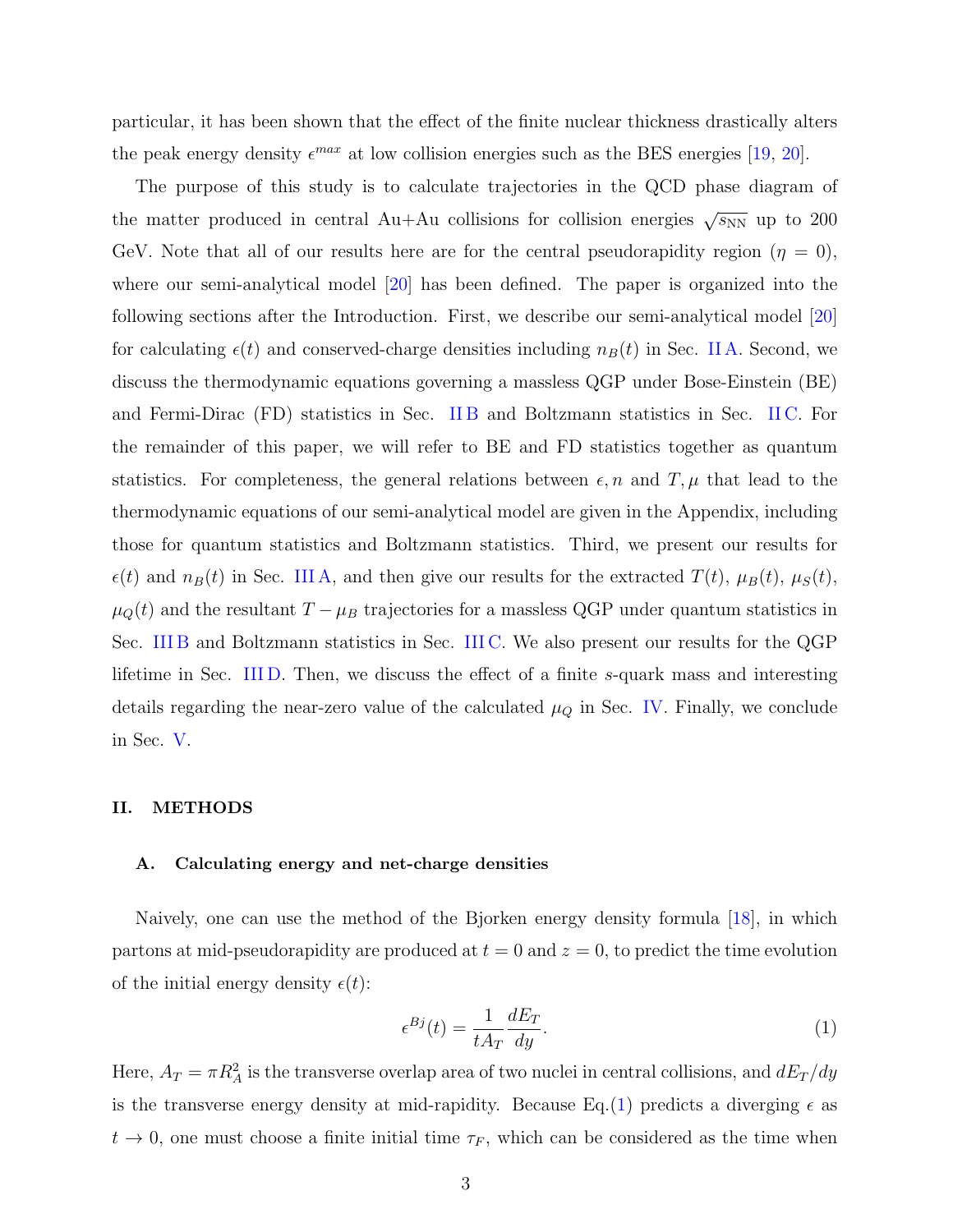partons are formed. For high collision energies, such as the top RHIC energy of  $\sqrt{s_{NN}} = 200$ GeV, the finite thickness of the Lorentz-contracted nucleus is small compared to the typical  $\tau_F$  value, so Bjorken's formula is valid. However, at lower energies where the crossing time  $d_t = 2R_A/\sinh y_{CM}$  is comparable to or even greater than  $\tau_F$ , Eq.[\(1\)](#page-2-1) is expected to break down [\[21\]](#page-23-17). Note that we use  $R_A = 1.12 A^{1/3}$  fm for the hard-sphere nuclear radius and  $y_{CM}$ as the rapidity of the projectile nucleus in the center-of-mass frame. Also note that the transverse expansion of the overlap volume, the slowing down of participant nucleons, and secondary parton or hadron scatterings are neglected in our semi-analytical study, as done in previous similar studies [\[18–](#page-23-14)[20\]](#page-23-15).

We have shown earlier [\[19,](#page-23-16) [20\]](#page-23-15) that the finite nuclear thickness must be considered when estimating  $\epsilon(t)$  at low collision energies. Thus, a more realistic model of the initial energy production is one in which partons are produced within a finite range of time and longitudinal position [\[20\]](#page-23-15). This improved model has been shown to predict a finite  $\epsilon^{max}$  for  $\tau_F = 0$  fm/c, while earlier models [\[18,](#page-23-14) [19\]](#page-23-16) predict infinite  $\epsilon^{max}$  there. In this model [\[20\]](#page-23-15), the initial energy density at time  $t$  averaged over the full transverse overlap area is given by

<span id="page-3-0"></span>
$$
\epsilon(t) = \frac{1}{A_T} \iint_S \frac{dx dz_0}{t - x} \frac{d^3 m_T}{dx dz_0 dy} \cosh^3 y \tag{2}
$$

In the above, S represents the production area in the initial production time  $x$  and longtudinal position  $z_0$  at observation time t. To be general, the initial energy is assumed to be produced within  $x \in [t_1, t_2]$  (instead of the naive range  $[0, d_t]$ ). The resulting  $\epsilon(t)$  is a piecewise function of t, where the pieces are determined by the integration limits in  $Eq.(2)$  $Eq.(2)$ and are listed in Table [I](#page-4-0) (see Ref. [\[20\]](#page-23-15) for details). Note that  $\epsilon(t) = 0$  when  $t \in [0, t_1 + \tau_F)$ .

In this study, we assume that  $d^3m_T/(dx dz_0 dy)$  in Eq.[\(2\)](#page-3-0) can be factored:

$$
\frac{d^3m_T}{dx dz_0 dy} = g(z_0, x) \frac{dm_T}{dy}.
$$
\n(3)

The weighting function  $g(z_0, x)$  is normalized as  $\iint_{S_0} g(z_0, x) dx dz_0 = 1$ , where  $S_0$  is the entire production diamond area in the  $t-z$  plane [\[20\]](#page-23-15). This normalization condition ensures that  $dm_T/dy$  represents the initial transverse mass rapidity density of all produced partons. We further make the simplest assumption that partons are produced uniformly throughout the entire production area  $S_0$ , which leads to  $g(z_0, x) = 2/(\beta t_{21}^2)$ , where  $\beta = \tanh y_{CM}$  and  $t_{21} = t_2 - t_1$ . Next, we take the following specific form for  $dm_T/dy$  [\[20\]](#page-23-15):

$$
\frac{dm_T}{dy} = \frac{dE_T}{dy} + m_N \frac{dN_B}{dy}.\tag{4}
$$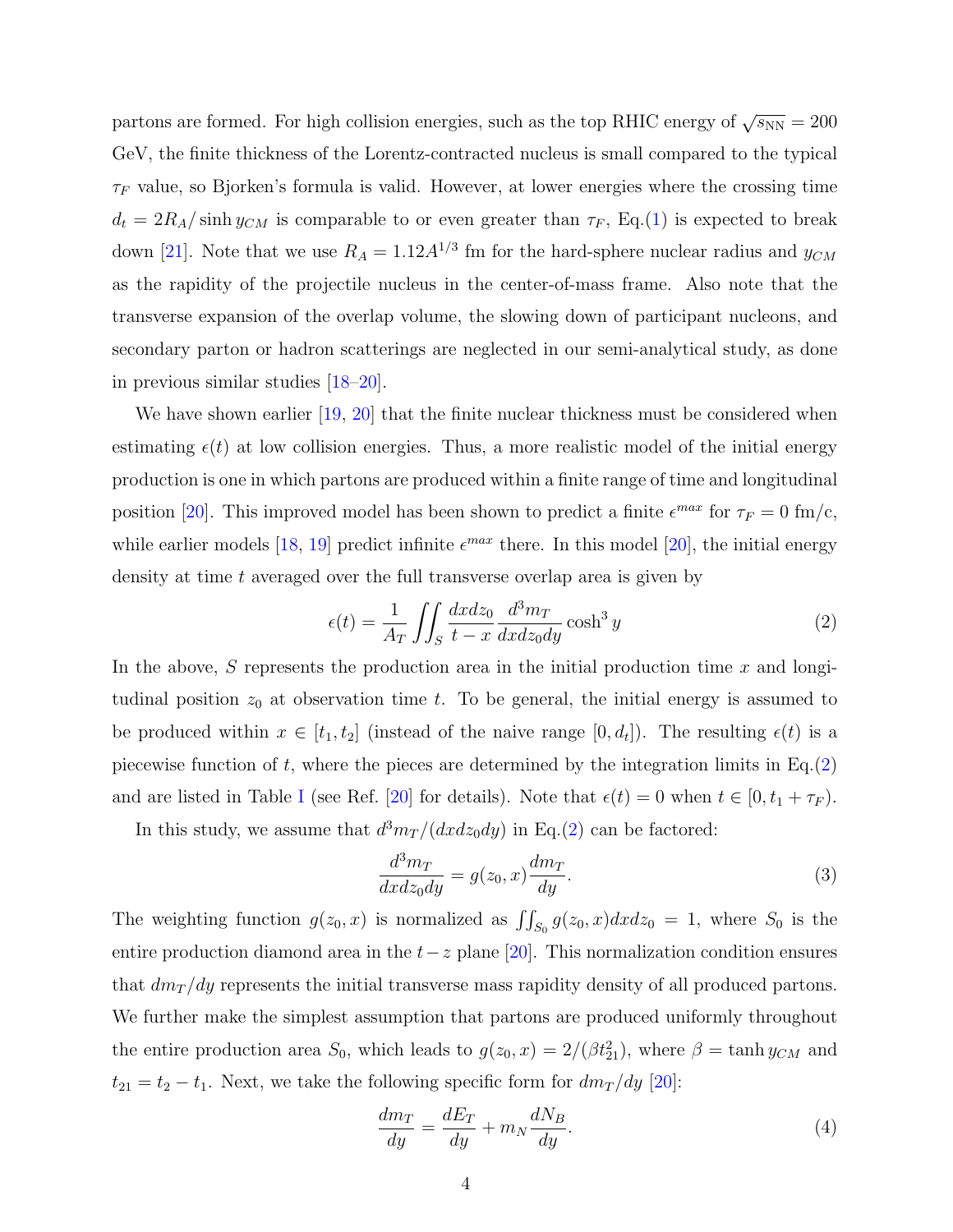| Piece | $t$ -range $x$ -range | $z_0$ -range                                                                                                        |
|-------|-----------------------|---------------------------------------------------------------------------------------------------------------------|
|       |                       | $\epsilon_{I}(t)$ or $n_{B,I}(t)$ $[t_1 + \tau_F, t_a)$ $[t_1, x_1)$ $[-\beta(x - t_1), \beta(x - t_1)]$            |
|       |                       | $[x_1, t - \tau_F]$ $[-z_F(x), z_F(x)]$                                                                             |
|       |                       | $\epsilon_{II}(t)$ or $n_{B,II}(t)$ $[t_a, t_2 + \tau_F]$ $[t_1, t_{mid})$ $[-\beta(x - t_1), \beta(x - t_1)]$      |
|       |                       | $[t_{mid}, x_2)$ $[-\beta(t_2 - x), \beta(t_2 - x)]$                                                                |
|       |                       | $[x_2, t - \tau_F]$ [-z <sub>F</sub> (x), z <sub>F</sub> (x)]                                                       |
|       |                       | $\epsilon_{III}(t)$ or $n_{B,III}(t)$ $[t_2 + \tau_F, \infty)$ $[t_1, t_{mid}]$ $[-\beta(x - t_1), \beta(x - t_1)]$ |
|       |                       | $[t_{mid}, x_2]$ $[-\beta(t_2 - x), \beta(t_2 - x)]$                                                                |

<span id="page-4-0"></span>TABLE I: Piecewise solution of  $\epsilon(t)$  and  $n_B(t)$  as functions of the observation time t, where the integration limits for each piece are written in the format  $x \in [x_{min}, x_{max}]$  and  $z_0 \in [z_0^{min}, z_0^{max}]$  for each part of the production area in the initial production time x and longitudinal position  $z_0$  [\[20\]](#page-23-15).

We assume that the  $dE_T/dy$  term is described by a single Gaussian function of rapidity while  $dN_B/dy$  is described by a double Gaussian function of rapidity [\[20\]](#page-23-15):

$$
\frac{dE_T}{dy} = \frac{dE_T}{dy}(0) \exp\left(-\frac{y^2}{2\sigma^2}\right),\tag{5}
$$

$$
\frac{dN_B}{dy} = C \left[ \exp\left( -\frac{(y + y_B)^2}{2\sigma_B^2} \right) + \exp\left( -\frac{(y - y_B)^2}{2\sigma_B^2} \right) \right].
$$
\n(6)

The transverse energy rapidity density at mid-rapidity is parameterized as  $dE_T/dy(0)$  = 1.25 $dE_T/d\eta(0)$ , where  $dE_T/d\eta(0)$  at  $\sqrt{s_{NN}} > 20.7$  GeV is taken as the parameterization given by the PHENIX Collaboration [\[22\]](#page-23-18), while  $dE_T/d\eta(0)$  at lower energies is given by the following improved parameterization [\[20\]](#page-23-15):

<span id="page-4-2"></span><span id="page-4-1"></span>
$$
\frac{dE_T}{d\eta}(0) = 0.308N_p \ln^{1.08}\left(\frac{\sqrt{s_{\rm NN}}}{E_0}\right)
$$
\n(7)

with  $E_0 = 2m_N$  being the threshold energy. We take the number of participants to be  $N_p = 2A$  for central A+A collisions that we consider in this study. We also use the following parameterizations for the Gaussian parameters  $y_B$  and  $\sigma_B$  [\[20\]](#page-23-15):

$$
y_B = 0.541 \left( \frac{\sqrt{s_{\rm NN}} - E_0}{\rm GeV} \right)^{0.196} \ln^{0.392} \left( \frac{\sqrt{s_{\rm NN}}}{E_0} \right),\tag{8}
$$

$$
\sigma_B = 0.601 \left( \frac{\sqrt{s_{\rm NN} - E_0}}{\rm GeV} \right)^{0.121} \ln^{0.241} \left( \frac{\sqrt{s_{\rm NN}}}{E_0} \right). \tag{9}
$$

These parameterizations have been obtained using the proton  $dN/dy$  data at  $\sqrt{s_{NN}} = 2.4$ , 3.1, 3.6, and 4.1 GeV [\[23\]](#page-23-19) and the net-proton  $dN/dy$  data at  $\sqrt{s_{NN}} = 5$  [\[24\]](#page-23-20), 17.3 [\[25\]](#page-23-21), and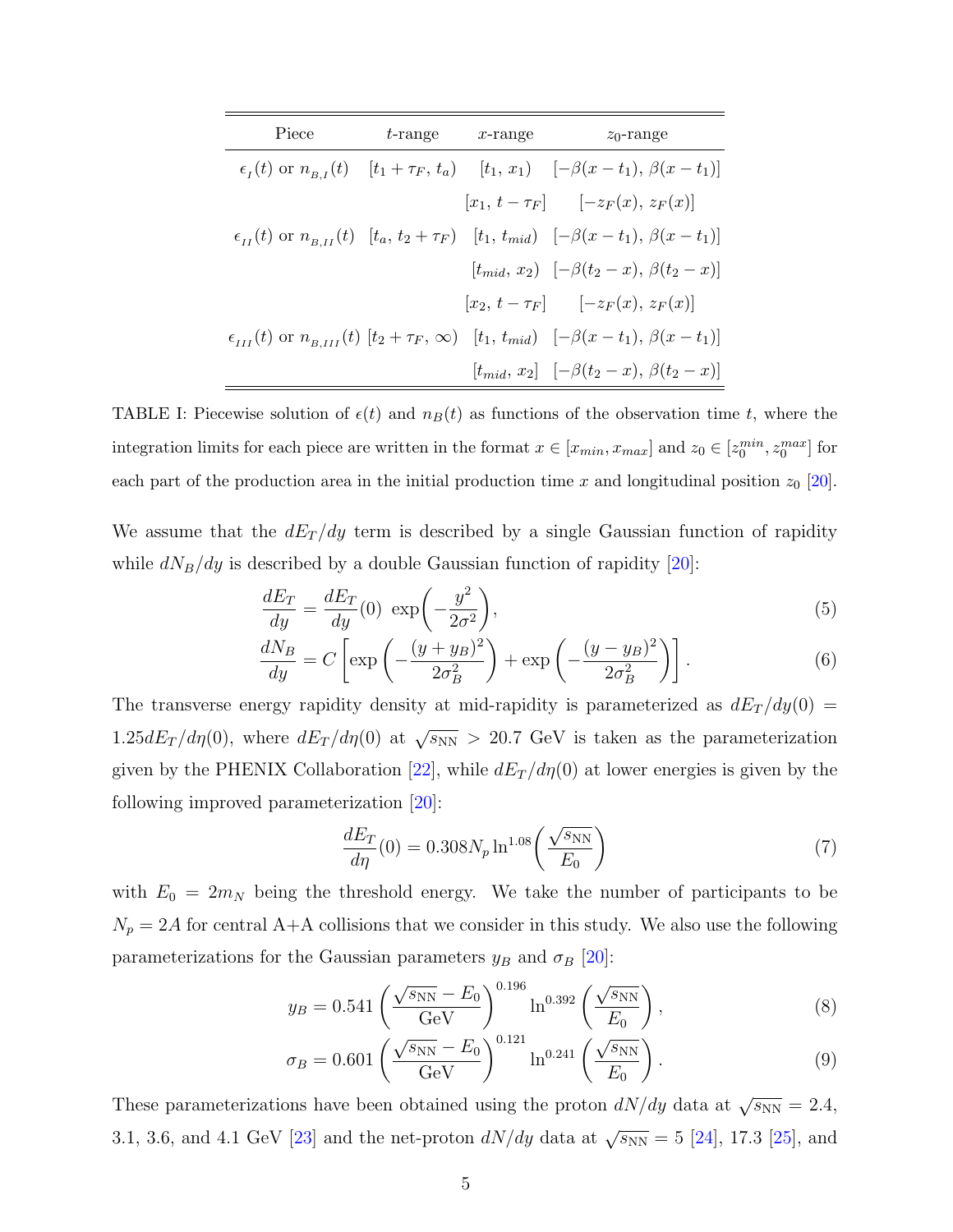200 GeV [\[26\]](#page-23-22) in central Au+Au collisions (with the exception that central Pb+Pb data are used at 17.3 GeV). The value of C in Eq.[\(6\)](#page-4-1) is determined from the conservation of total netbaryon number  $\int (dN_B/dy)dy = 2A$  at each collision energy. Finally, the Gaussian parameter  $\sigma$  in Eq.[\(5\)](#page-4-2) is calculated using the conservation of total energy  $\int (dm_T /dy) \cosh y \ dy =$  $A\sqrt{s_{NN}}$  at each collision energy.

In our semi-analytical model [\[19,](#page-23-16) [20\]](#page-23-15), the primary collisions between the two nuclei start at time  $t_1$  and end at time  $t_2$ . In this study, we take

$$
t_1 = \frac{1}{6}d_t, \ t_2 = \frac{5}{6}d_t,\tag{10}
$$

because this choice gives  $\epsilon^{max} = 2\rho_0 m_N$  and  $n_B^{max} = 2\rho_0$  for the threshold collision energy  $\sqrt{s_{NN}} = 2m_N$ , which would be expected if the two nuclei would just fully overlap. Note that  $\rho_0 \approx 0.17$  fm<sup>-3</sup> in the hard sphere model for the nucleus. Also note that in previous studies [\[19,](#page-23-16) [20\]](#page-23-15),  $t_1 = 0.2d_t$  and  $t_2 = 0.8d_t$  were used so that the width of the production time distribution was similar to the results from the string melting version of a multi-phase transport (AMPT) model [\[27\]](#page-23-23). In Table [I,](#page-4-0) time  $t_a$  is given by

$$
t_a = \frac{t_{mid}}{2} + \sqrt{\tau_F^2 + \left(\frac{\beta t_{21}}{2}\right)^2}
$$
 (11)

with  $t_{mid} = (t_1 + t_2)/2$ , times  $x_1$  and  $x_2$  are given by

$$
x_i = \frac{t - \beta^2 t_i - \sqrt{\beta^2 [(t - t_i)^2 - \tau_F^2] + \tau_F^2}}{1 - \beta^2}
$$
 for  $i = 1, 2,$  (12)

and the function  $z_F(x)$  is given by

$$
z_F(x) = \sqrt{(t-x)^2 - \tau_F^2}.
$$
\n(13)

In this study, we calculate the net-charge densities such as the net-baryon density  $n_B(t)$ using the same method as that used for the  $\epsilon(t)$  calculation [\[20\]](#page-23-15). We then obtain the following equation for the net-baryon density similar to Eq.[\(2\)](#page-3-0):

<span id="page-5-0"></span>
$$
n_B(t) = \frac{1}{A_T} \iint_S \frac{dx dz_0}{t - x} \frac{d^3 N_B}{dx dz_0 dy} \cosh^2 y.
$$
 (14)

Note that there is one less power of cosh y in this equation than in Eq.[\(2\)](#page-3-0) because that equation involves  $E = m_T \cosh y$ . We also use the same  $dN_B/dy$  parameterization [\[20\]](#page-23-15) as shown in Eq.[\(6\)](#page-4-1) and assume the same factorization  $d^3N_B/(dxdz_0dy) = 2/(\beta t_{21}^2)dN_B/dy$ .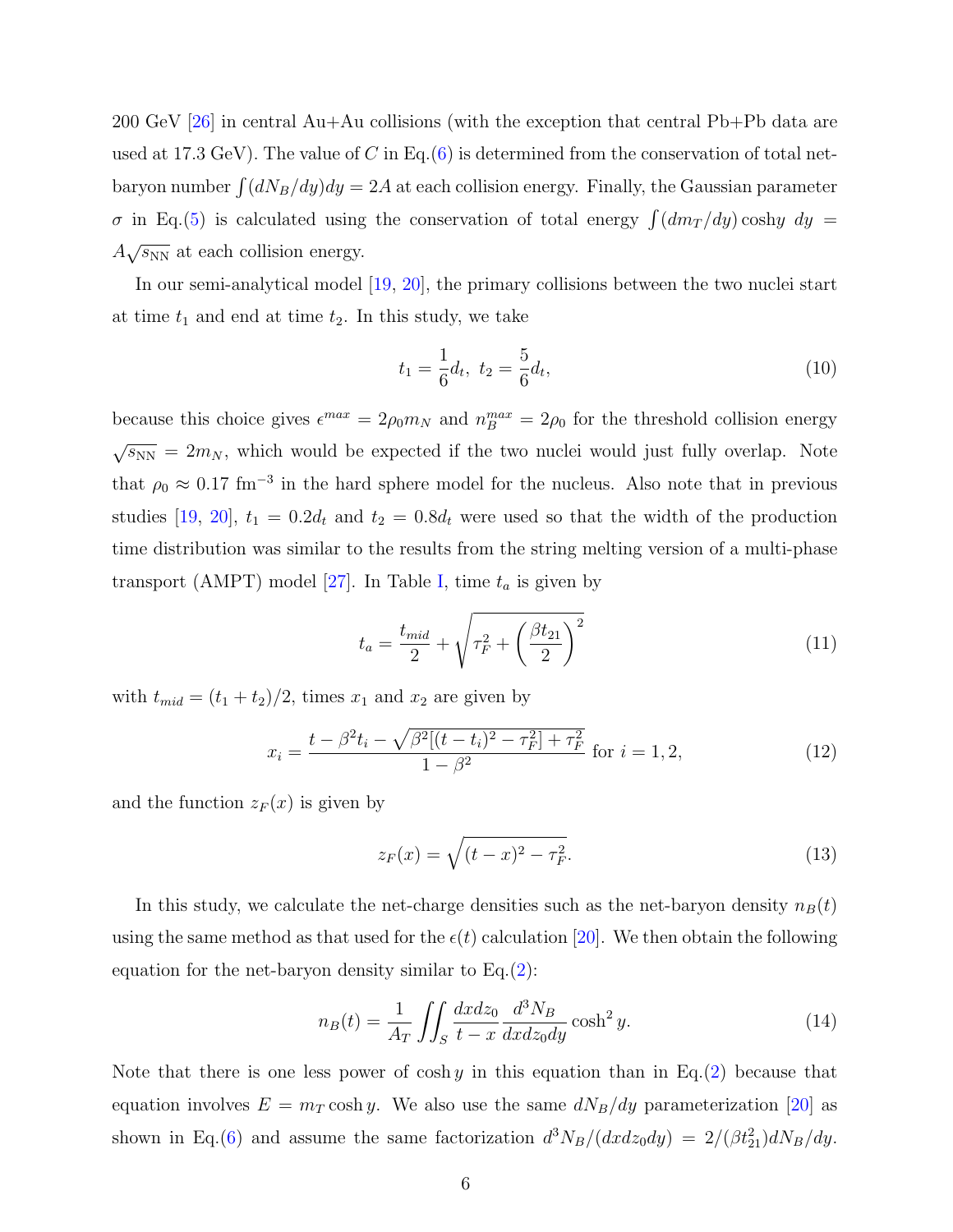Therefore, the net-baryon density  $n_B(t)$  is also given by a piecewise solution, as shown in Table [I.](#page-4-0)

Since the net-electric charge is carried by the incoming protons while the net-baryon number is carried by the incoming nucleons in the nuclei, we assume that the initial production from the primary NN collisions is independent of whether N is a proton or a neutron. Our semi-analytical method then leads to

$$
n_Q(t) = \frac{Z}{A} n_B(t),\tag{15}
$$

where  $Z$  and  $A$  represent the atomic number and mass number of the nucleus, respectively, in the symmetric collisional system. Note that the relationship  $n_Q/n_B = Z/A$  has also been used in other studies [\[28\]](#page-23-24). Furthermore, since the incoming nuclei do not carry netstrangeness, we assume that the initial production is symmetric for s and  $\bar{s}$ , our semianalytical method then simply gives

$$
n_S(t) = 0\tag{16}
$$

for the net-strangeness density.

#### <span id="page-6-0"></span>B. Thermodynamics of a massless QGP under quantum statistics

According to Eq.[\(A.9\)](#page-22-0) or Eq.[\(A.13\)](#page-22-1), the result  $n<sub>S</sub> = 0$  from our semi-analytical model gives the following relation

<span id="page-6-4"></span><span id="page-6-3"></span><span id="page-6-2"></span><span id="page-6-1"></span>
$$
\mu_B - \mu_Q - 3\mu_S = 0 \tag{17}
$$

for both quantum or Boltzmann statistics, which also corresponds to  $\mu_s = 0$  for the strange quark chemical potential. Using this relation, the general results in Eqs.( $A.6$ )-( $A.8$ ) for quantum statistics simplify to the following set of equations:

$$
\epsilon = \frac{19\pi^2}{12}T^4 + 3\frac{(\mu_B - 2\mu_S)^2 + \mu_S^2}{2}T^2 + 3\frac{(\mu_B - 2\mu_S)^4 + \mu_S^4}{4\pi^2},\tag{18}
$$

$$
n_B = \frac{\mu_B - \mu_S}{3} T^2 + \frac{(\mu_B - 2\mu_S)^3 + \mu_S^3}{3\pi^2},\tag{19}
$$

$$
n_Q = \frac{2\mu_B - 5\mu_S}{3}T^2 + \frac{2(\mu_B - 2\mu_S)^3 - \mu_S^3}{3\pi^2}.
$$
\n(20)

We refer to the T,  $\mu_B$ ,  $\mu_S$  and  $\mu_Q$  values extracted from the  $\epsilon$ ,  $n_B$ , and  $n_Q$  values using Eqs. $(17)-(20)$  $(17)-(20)$  $(17)-(20)$  as the "full solution" for quantum statistics.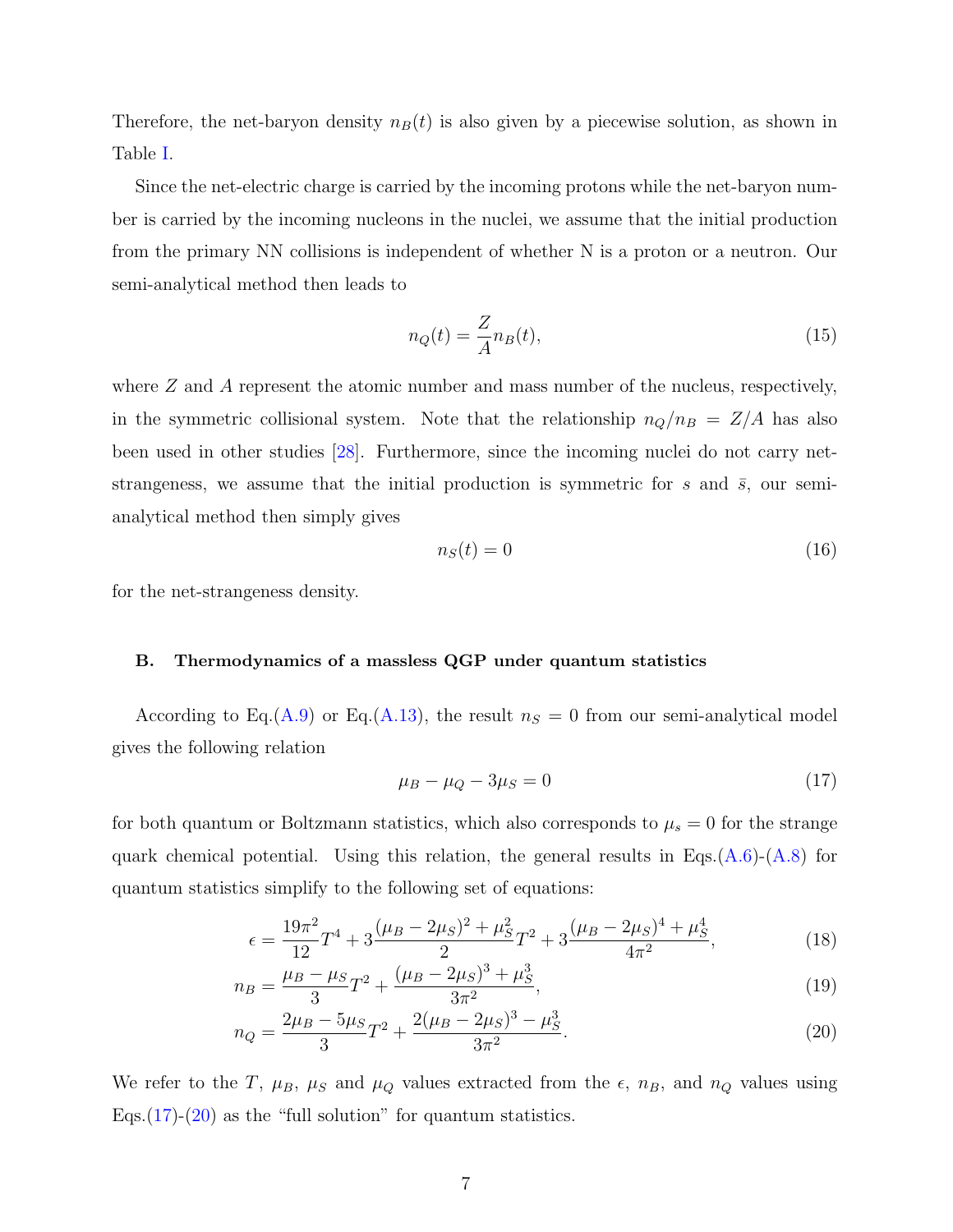On the other hand, if we ignore the electric charge by setting  $\mu_Q = 0$ , Eq.[\(17\)](#page-6-1) gives  $\mu_S = \mu_B/3$ , which leads to the following simplified equations:

<span id="page-7-2"></span><span id="page-7-1"></span>
$$
\epsilon_1 = \frac{19\pi^2}{12}T^4 + \frac{\mu_B^2}{3}T^2 + \frac{\mu_B^4}{54\pi^2},\tag{21}
$$

$$
n_{B,1} = \frac{2\mu_B}{9}T^2 + \frac{2\mu_B^3}{81\pi^2}.
$$
\n(22)

We refer to the T,  $\mu_B$  (and  $\mu_S$ ,  $\mu_Q$ ) values extracted from the  $\epsilon$  and  $n_B$  values using Eqs.[\(21\)](#page-7-1)-[\(22\)](#page-7-2) as the "partial-1 solution" for quantum statistics. However, note that in this case Eq.[\(20\)](#page-6-2) would give  $n_Q = n_B/2$ , which is inconsistent with the result  $n_Q = Zn_B/A$  from our semi-analytical model. This discrepancy, which also exists for the Boltzmann statistics, is a consequence of the partial solution not being the full solution.

Additionally, if one ignores both the electric charge and strangeness by setting  $\mu_Q = \mu_S =$ 0, Eqs. $(A.6)-(A.7)$  $(A.6)-(A.7)$  $(A.6)-(A.7)$  lead to the following different set of simplified equations:

<span id="page-7-4"></span><span id="page-7-3"></span>
$$
\epsilon_2 = \frac{19\pi^2}{12}T^4 + \frac{\mu_B^2}{2}T^2 + \frac{\mu_B^4}{36\pi^2},\tag{23}
$$

$$
n_{B,2} = \frac{\mu_B}{3} T^2 + \frac{\mu_B^3}{27\pi^2}.
$$
\n(24)

We refer to the T,  $\mu$  values extracted from the  $\epsilon$  and  $n_B$  values using Eqs.[\(23\)](#page-7-3)-[\(24\)](#page-7-4) as the "partial-2 solution" for quantum statistics. Note that this approximation is inconsistent with Eq.[\(17\)](#page-6-1) from our semi-analytical model. In addition, in this case Eqs.[\(A.8\)](#page-22-3)-[\(A.9\)](#page-22-0) would give  $n_Q = 0$  and  $n_S = -n_B$  (same for the Boltzmann statistics), which are more inconsistent with the results from our semi-analytical model [\[20\]](#page-23-15) or the numerical results from the AMPT model study [\[17\]](#page-23-13).

### <span id="page-7-0"></span>C. Thermodynamics of a massless QGP under Boltzmann statistics

Using Eq.[\(17\)](#page-6-1) that is also valid for Boltzmann statistics, the general results in Eqs.[\(A.10\)](#page-22-5)-[\(A.13\)](#page-22-1) simply to the following set of equations:

<span id="page-7-5"></span>
$$
\epsilon = \frac{12}{\pi^2} T^4 \left[ 7 + 3 \cosh\left(\frac{\mu_B - 2\mu_S}{T}\right) + 3 \cosh\left(\frac{\mu_S}{T}\right) \right],\tag{25}
$$

$$
n_B = \frac{4}{\pi^2} T^3 \left[ \sinh\left(\frac{\mu_B - 2\mu_S}{T}\right) + \sinh\left(\frac{\mu_S}{T}\right) \right],\tag{26}
$$

<span id="page-7-6"></span>
$$
n_Q = \frac{4}{\pi^2} T^3 \left[ 2 \sinh\left(\frac{\mu_B - 2\mu_S}{T}\right) - \sinh\left(\frac{\mu_S}{T}\right) \right].
$$
 (27)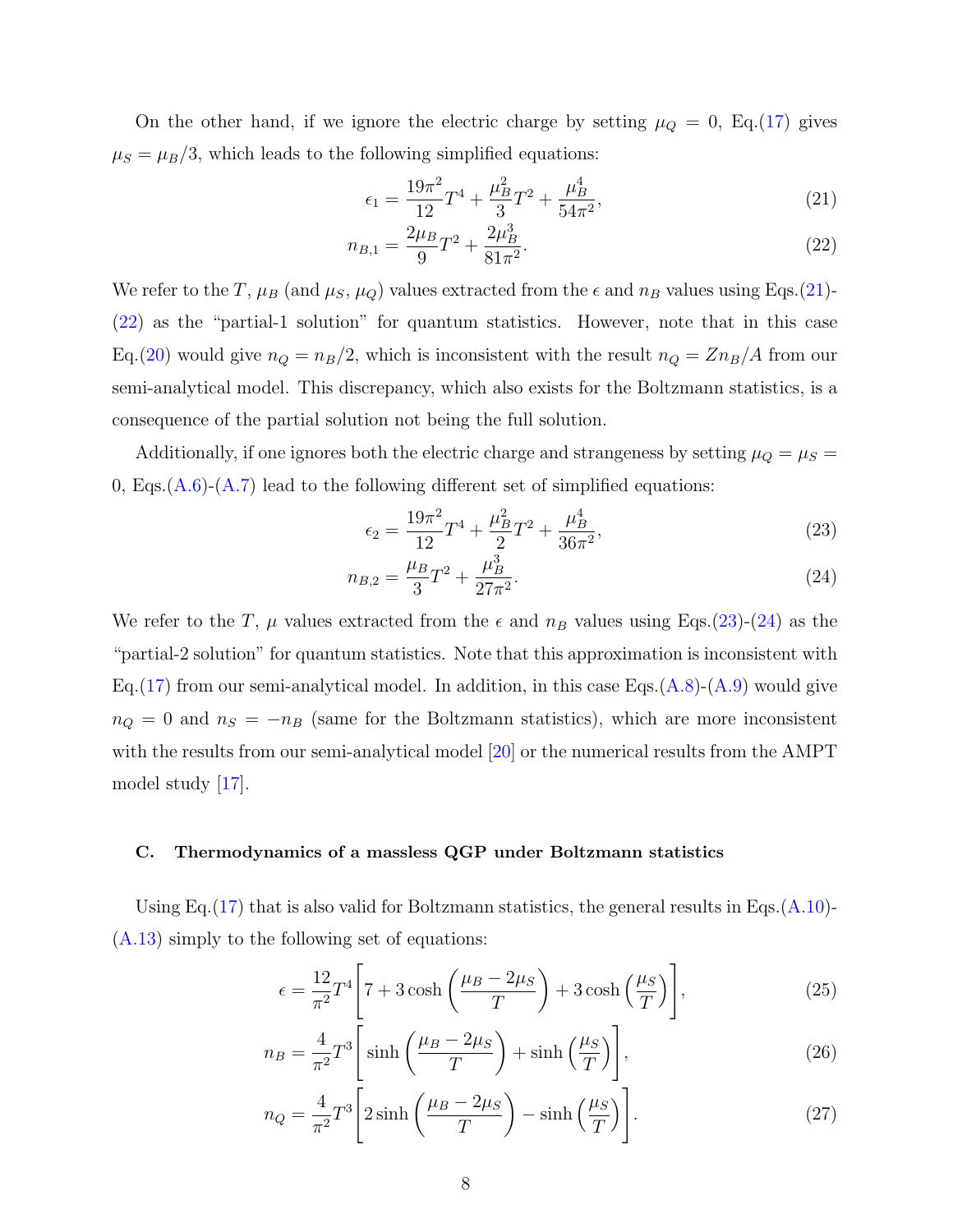They provide the full solution of  $T$  and  $\mu$  for Boltzmann statistics.

Again, if we ignore electric charge by setting  $\mu_Q = 0$ , we then have  $\mu_S = \mu_B/3$ , which leads to the following simplified equations that determine the partial-1 solution for Boltzmann statistics:

<span id="page-8-2"></span><span id="page-8-1"></span>
$$
\epsilon_1 = \frac{12}{\pi^2} T^4 \left[ 7 + 6 \cosh\left(\frac{\mu_B}{3T}\right) \right],\tag{28}
$$

$$
n_{B,1} = \frac{8}{\pi^2} T^3 \sinh\left(\frac{\mu_B}{3T}\right). \tag{29}
$$

Alternatively, if one sets  $\mu_Q = \mu_S = 0$ , one would simplify Eqs.[\(A.10\)](#page-22-5)-[\(A.11\)](#page-22-6) to the following equations that determine the partial-2 solution for Boltzmann statistics:

<span id="page-8-4"></span><span id="page-8-3"></span>
$$
\epsilon_2 = \frac{12}{\pi^2} T^4 \left[ 4 + 9 \cosh\left(\frac{\mu_B}{3T}\right) \right],\tag{30}
$$

$$
n_{B,2} = \frac{12}{\pi^2} T^3 \sinh\left(\frac{\mu_B}{3T}\right). \tag{31}
$$

## III. RESULTS

#### <span id="page-8-0"></span>A. Energy and net-baryon density

Figure [1](#page-9-1) shows the results of  $\epsilon(t)$  and  $n_B(t)$  at mid-rapidity averaged over the transverse overlap area for central Au+Au collisions at three different energies. The results from our semi-analytical model at  $\tau_F = 0.1$  (solid) and 0.3 fm/c (dashed) are shown together with the results from the Bjorken model at  $\tau_F = 0.1$  fm/c (dot-dashed). We see that the peak energy density  $\epsilon^{max}$  from our model increases as  $\sqrt{s_{NN}}$  increases, while the peak net-baryon density  $n_B^{max}$  may first increase from low to mid  $\sqrt{s_{NN}}$  and then decrease with  $\sqrt{s_{NN}}$ .

We also see the large effect that the finite nuclear thickness has on the predicted densities at low energies [\[19,](#page-23-16) [20\]](#page-23-15). Compared to the results from the Bjorken model [\[18\]](#page-23-14), our results from Eq.[\(2\)](#page-3-0) and Eq.[\(14\)](#page-5-0) have significantly smaller  $\epsilon^{max}$  and  $n_B^{max}$  at lower collision energies, while the difference decreases and eventually vanishes at high collision energies as expected. Therefore, we expect significant differences in the  $T - \mu_B$  trajectories at low energies between our results and the results from the Bjorken model. Note that the net-baryon density in the Bjorken model is given by

$$
n_B^{Bj}(t) = \frac{1}{tA_T} \frac{dN_B}{dy}.\tag{32}
$$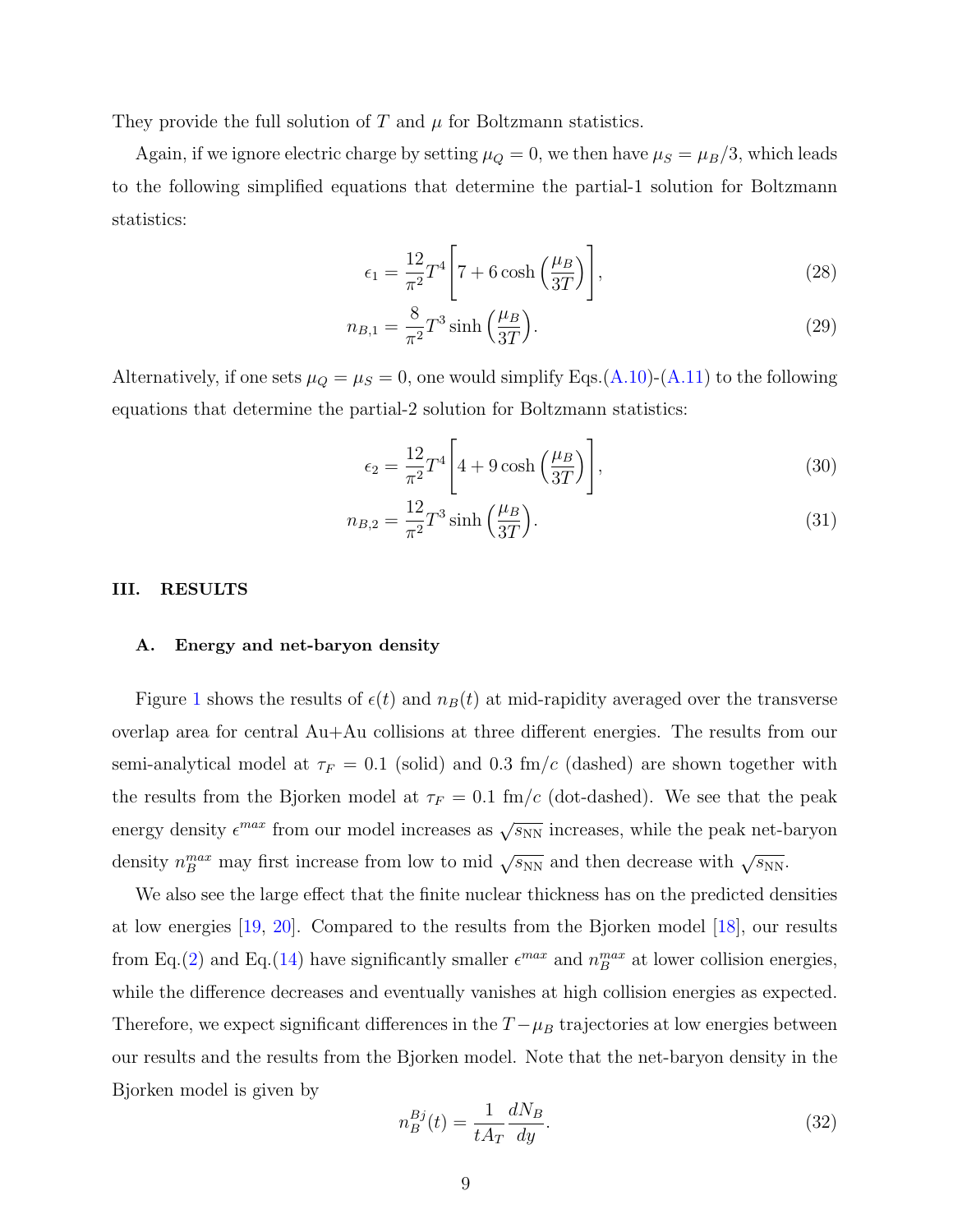

<span id="page-9-1"></span>FIG. 1:  $\epsilon(t)$  (upper panels) and  $n_B(t)$  (lower panels) at mid-rapidity averaged over the transverse area for central Au+Au collisions at  $\sqrt{s_{NN}} = 5$ , 27 and 200 GeV from our model for  $\tau_F = 0.1$ (solid) and 0.3 fm/c (dashed) in comparison with results from the Bjorken model for  $\tau_F = 0.1$  fm/c (dot-dashed).

## <span id="page-9-0"></span>B. Trajectory of a massless QGP with quantum statistics

In Figure [2,](#page-10-0) we show the T and  $\mu$  results extracted from the full solution of Eqs.[\(18\)](#page-6-3)-[\(20\)](#page-6-2), the partial-1 solution of Eqs. $(21)-(22)$  $(21)-(22)$  $(21)-(22)$ , and the partial-2 solution of Eqs. $(23)-(24)$  $(23)-(24)$  $(23)-(24)$ . We see that the peak temperature  $T^{max}$  increases as  $\sqrt{s_{NN}}$  increases, while the peak net-baryon chemical potential  $\mu_B^{max}$  decreases as  $\sqrt{s_{NN}}$  increases (from 5 GeV) for all three solutions. It is also obvious that both T and  $\mu_B$  reach the peak value earlier as  $\sqrt{s_{NN}}$  increases due to the shorter duration time  $d_t$  at higher energies.

Figure [2](#page-10-0) also shows that the partial-1 solution reproduces the  $T(t)$  and  $\mu_B(t)$  results from the full solution almost exactly over the entire time evolution. On the other hand, the partial-2 solution gives a much smaller  $\mu_B$  and a slightly larger T than the full solution at low collision energies. We see that the magnitude of  $\mu_Q$  in the full solution is very small ( $\lesssim$  30 MeV), so the assumption  $\mu_Q = 0$  in both the partial-1 and partial-2 solutions seems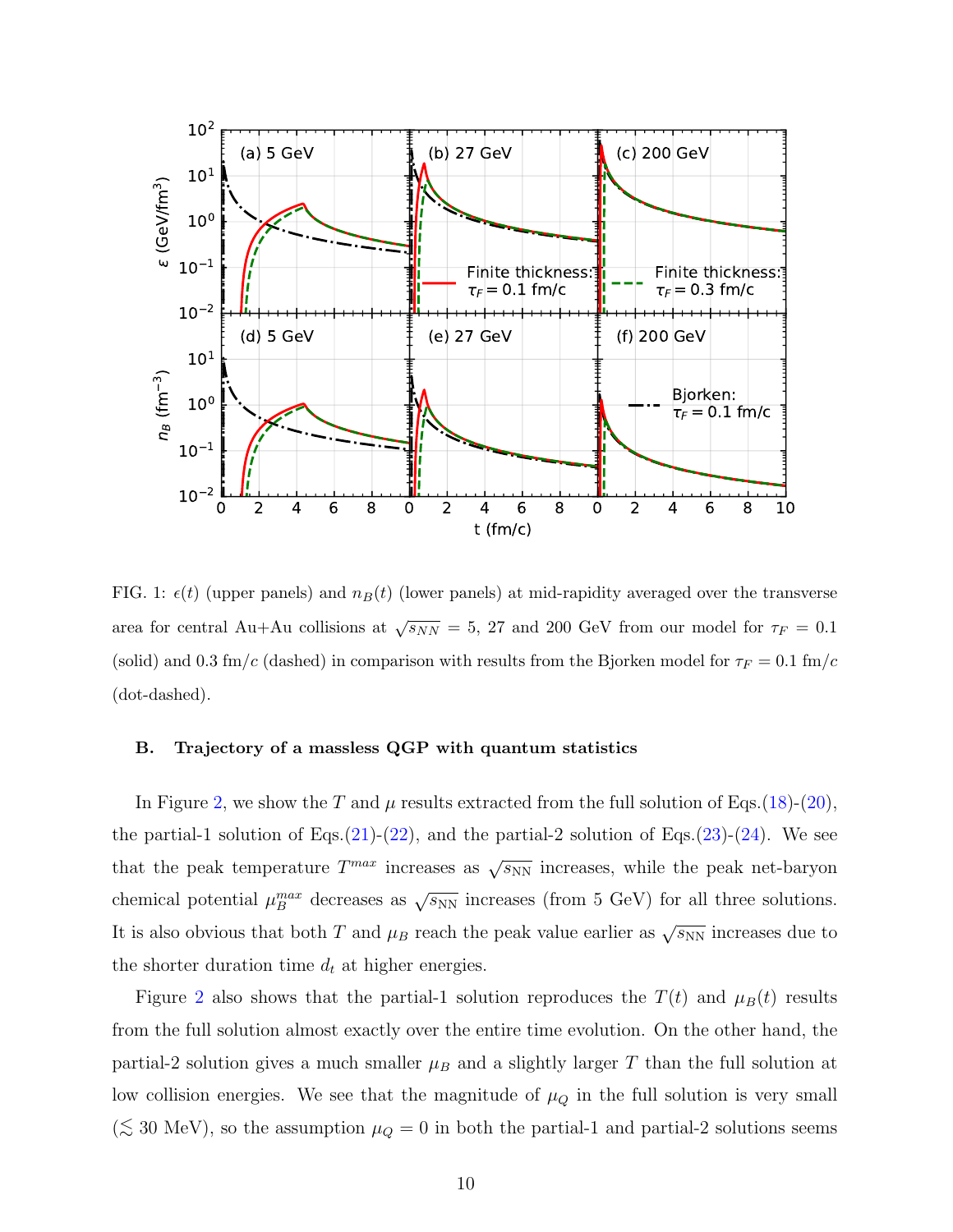

<span id="page-10-0"></span>FIG. 2:  $T(t)$ ,  $\mu_B(t)$ ,  $\mu_Q(t)$  (multiplied by a factor of 10), and  $\mu_S(t)$  for a QGP with quantum statistics from the full (solid), partial-1 (dashed), and partial-2 (dotted) solutions at  $\tau_F = 0.1$  fm/c for central Au+Au collisions at  $\sqrt{s_{NN}} = 5$  (blue), 27 (orange), and 200 (green) GeV.

reasonable. On the other hand,  $\mu_S \simeq \mu_B/3$  in the full solution indicates that the partial-1 solution that assumes  $\mu_S = \mu_B/3$  is a significant improvement over the partial-2 solution that assumes  $\mu_S = 0$ . We note that the recent numerical results from the AMPT model [\[17\]](#page-23-13) also show  $\mu_Q \approx 0$  and  $\mu_S \approx \mu_B/3$ .

Figure [3](#page-11-0) shows the  $T - \mu_B$  trajectories in the QCD phase diagram for quantum statistics and  $\tau_F = 0.1$  fm/c. At early times  $t \in [0, t_1 + \tau_F)$ , the system is at  $(\mu_B, T) = (0, 0)$ ; the trajectory then starts to rise. For  $\sqrt{s_{NN}} \gtrsim 4$  GeV, the trajectories pass through the crossover curve (dotted), which comes from calculations using the functional renormalization group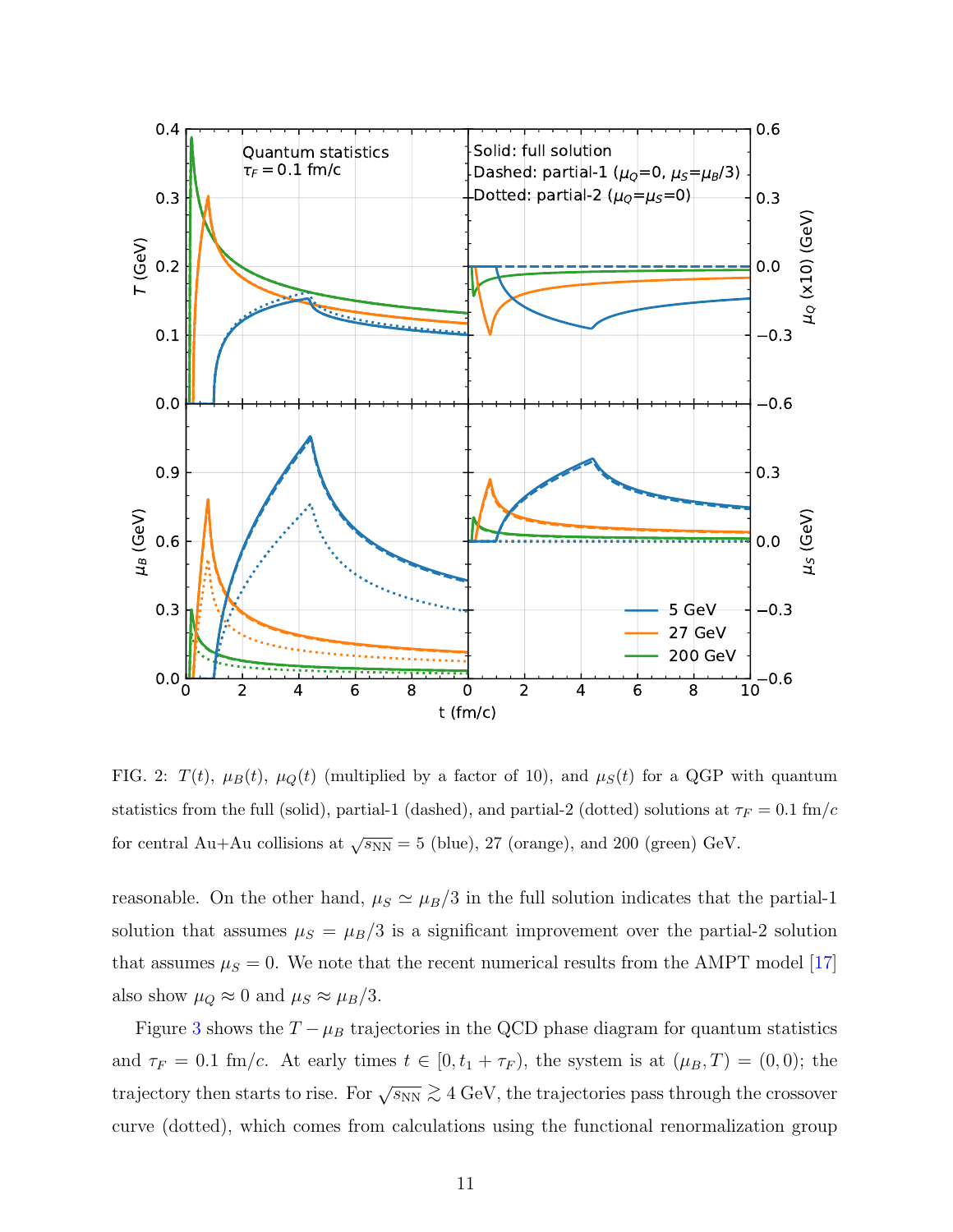

<span id="page-11-0"></span>FIG. 3: Trajectories from the full (solid) and partial-1 (dashed) solutions for quantum statistics and  $\tau_F = 0.1 \text{ fm}/c$  for central Au+Au collisions at  $\sqrt{s_{NN}} = 2, 5, 11.5, 27, 62.4$ , and 200 GeV. Two constant energy density lines from the partial-1 solution, the FRG crossover curve (dotted) with CEP (circle), and the endpoint at threshold energy (star) are also shown for reference.

(FRG) with  $N_F = 2 + 1$  [\[29\]](#page-24-0). When a trajectory reaches the endpoint, which corresponds to the time when both  $\epsilon^{max}$  and  $n_B^{max}$  are reached, it turns clockwise and returns toward the origin. At high or very low collision energies, the returning part of the trajectory is so close to the outgoing part that the two appear to overlap. However, for intermediate collision energies such as  $\sqrt{s_{NN}} = 5$  or 11.5 GeV, the two parts are distinguishable. Notably, at  $\sqrt{s_{NN}} \gtrsim 4.1$  GeV both the outgoing and returning parts of the trajectory intersect the FRG crossover curve, while at  $\sqrt{s_{NN}} \lesssim 3.6$  GeV neither part of the trajectory intersects the FRG crossover curve.

We have also used  $Eq.(21)$  $Eq.(21)$  from the the partial-1 solution for quantum statistics to calculate the lines of constant  $\epsilon$  that goes through the two endpoints of the FRG crossover curve. They corresponds to  $\epsilon = 0.51$  (dot-dashed) and 1.23 (dashed) GeV/fm<sup>3</sup>, as shown in Fig. [3.](#page-11-0) In addition, the endpoint of the trajectory at the threshold energy  $E_0$  is also calculated and shown (star), which is located at  $(\mu_B, T) \sim (0.9 \text{ GeV}, 0.6 \text{ GeV})$ .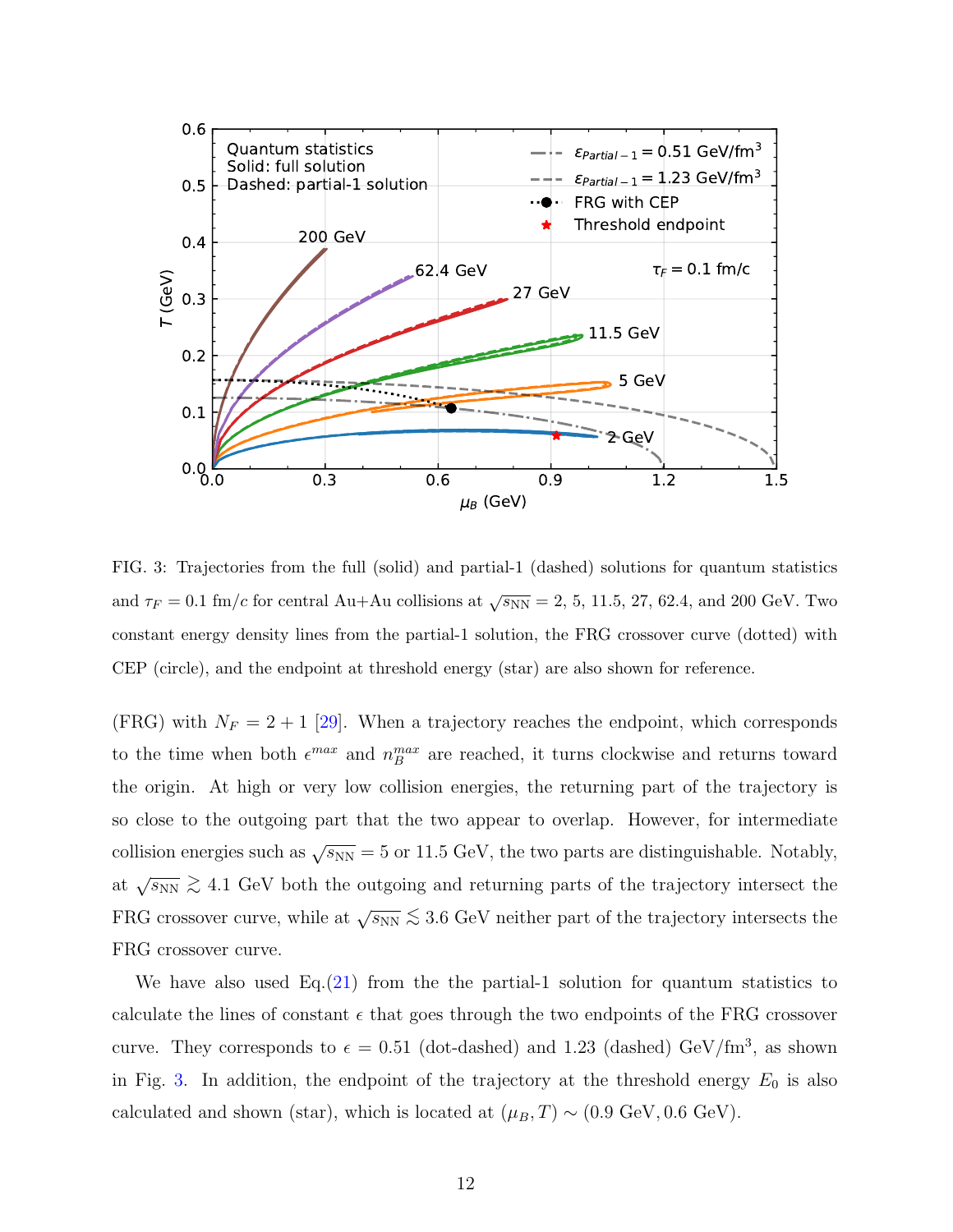

<span id="page-12-0"></span>FIG. 4: Trajectories from the full solution for quantum statistics at  $\tau_F = 0.1$  (blue), 0.3 (orange), and 0.9 (green) fm/c for central Au+Au collisions at  $\sqrt{s_{NN}} = 2, 5, 11.5, 27, 62.4,$  and 200 GeV, together with the trajectory endpoint curves (colored dotted). The FRG crossover curve (black dotted) with CEP (circle) and the endpoint at threshold energy (star) are also shown.

The results from our semi-analytical model [\[20\]](#page-23-15) depend on the value of  $\tau_F$ . Figure [4](#page-12-0) shows how the  $T - \mu_B$  trajectories from the quantum statistics full solution depend on  $\tau_F$ . As  $\tau_F$ decreases, the trajectory becomes longer with the endpoint moving further to higher  $\mu_B$  (and also higher T except at very low energies). Note that the trajectory endpoint corresponds to  $\epsilon^{max}$  and  $n_B^{max}$ , but at low energies it does not necessarily correspond to  $T^{max}$  and  $\mu_B^{max}$ ; this can be seen from the 2 GeV curve in Fig. [4.](#page-12-0) We also see that the outgoing parts of the trajectories at a given energy but different  $\tau_F$  values often do not overlap well, consistent with the significant dependence of  $\epsilon(t)$  and  $n_B(t)$  on  $\tau_F$  at early times as shown in Fig. [1.](#page-9-1) On the other hand, the returning parts of the trajectories overlap well, because  $\epsilon$  and net-charge densities at late times are insensitive to  $\tau_F$ .

We have also calculated how the endpoint of a trajectory depends on the collision energy at different formation times as shown by the three colored dotted curves in Fig. [4.](#page-12-0) At high collision energies, we observe a clear separation of the endpoint curves at different  $\tau_F$  values.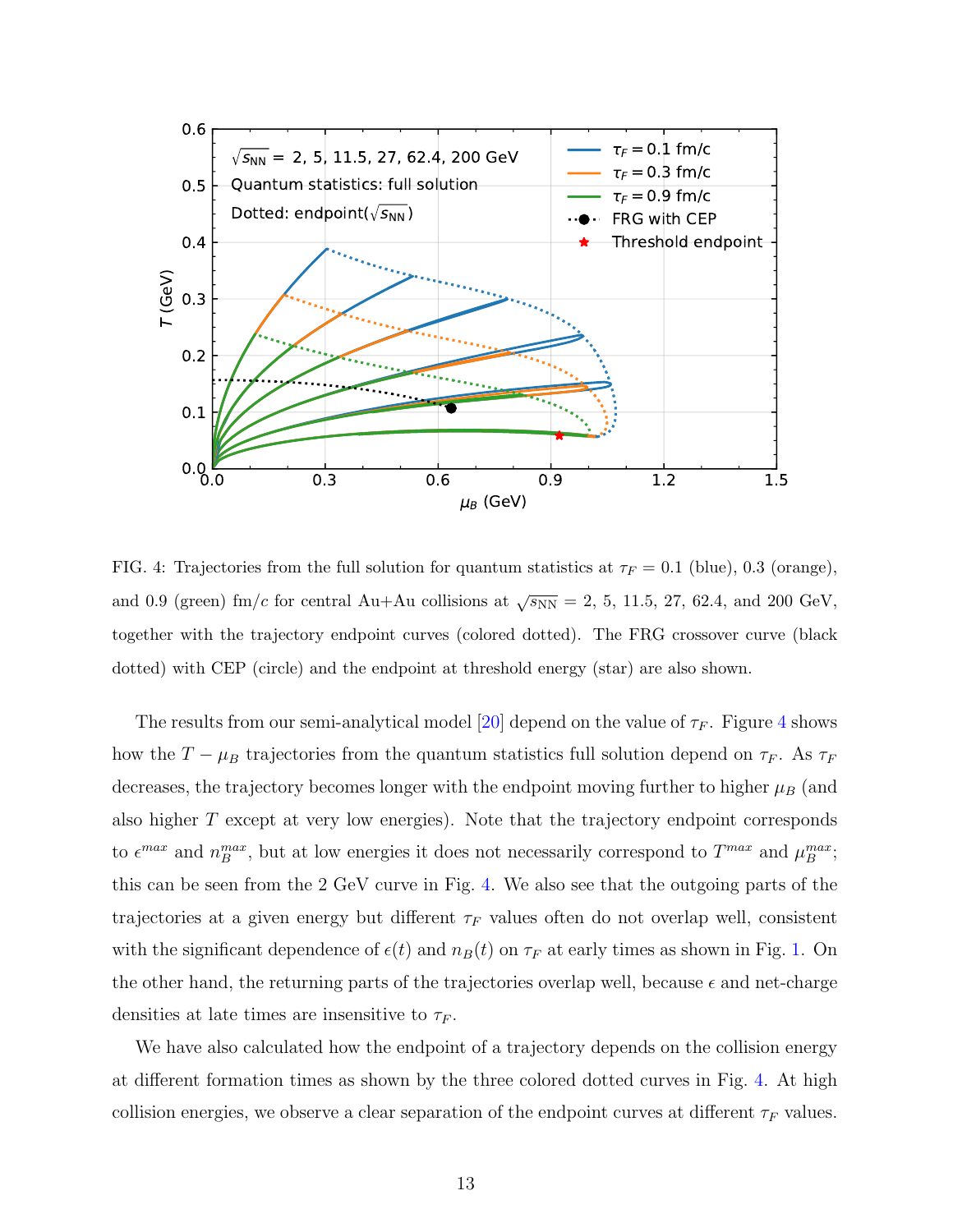At very low collision energies, however, this separation decreases and the endpoint curves at different  $\tau_F$  converge to the threshold endpoint (star). We also see that the CEP from the FRG calculation [\[29\]](#page-24-0) at  $(\mu_B, T) = (0.635 \text{ GeV}, 0.107 \text{ GeV})$  is well within the endpoint curves (even for  $\tau_F = 0.9 \text{ fm/c}$ ), which means that this CEP location should be accessible with central Au+Au collisions. On the other hand, the  $T - \mu_B$  region below the  $\sqrt{s_{NN}} = 2 \text{ GeV}$ trajectory in the QCD phase diagram is essentially inaccessible according to our model. Note that our semi-analytical model should break down at very low energies because the initial system after the primary collisions would not be in parton degrees of freedom. However, since our model gives  $\epsilon^{max} = 2\rho_0 m_N$  and  $n_B^{max} = 2\rho_0$  at the threshold energy as one naively expects, the  $\epsilon$  and  $n_B$  values at very low energies from our model should not be far off.

### <span id="page-13-0"></span>C. Trajectory of a massless QGP with Boltzmann statistics

We show in Fig. [5](#page-14-0) the time evolutions of T and  $\mu$  extracted from the full solution of Eqs.[\(25\)](#page-7-5)-[\(27\)](#page-7-6), the partial-1 solution of Eqs.[\(28\)](#page-8-1)-[\(29\)](#page-8-2), and the partial-2 solution of Eqs.[\(30\)](#page-8-3)-[\(31\)](#page-8-4) for a QGP with Boltzmann statistics. Similar to the results for quantum statistics shown in Fig. [2,](#page-10-0) the full and partial-1 solutions give essentially the same results, while the partial-2 solution gives significantly smaller  $\mu_B$  (and slightly larger T) values. In addition, the magnitudes of  $\mu_Q$  from the full solution for Boltzmann statistics are even smaller than those for quantum statistics. As a result,  $\mu_S \simeq \mu_B/3$  for the full solution here.

Figure [6](#page-15-0) shows the  $T - \mu_B$  trajectories for  $\tau_F = 0.1$  fm/c from the full and partial-1 solutions. For reference, we have included the FRG crossover curve including the CEP [\[29\]](#page-24-0). The trajectory endpoint at the threshold energy (star) is obtained by using the partial-1 solution for Boltzmann statistics with  $\epsilon^{max} = 2\rho_0 m_N$  and  $n_B^{max} = 2\rho_0$ , and it now lies to the left of the CEP. We also show the two lines of constant  $\epsilon$  as calculated from Eq.[\(28\)](#page-8-1) for Boltzmann statistics, which go through the endpoints of the FRG crossover curve. Interestingly, they both show a half-loop structure, which is totally different from the shape of constant- $\epsilon$  lines for quantum statistics as shown in Fig. [3.](#page-11-0) We can understand this by considering the total differential in Eq.[\(28\)](#page-8-1):  $d\epsilon_1 = \partial_T \epsilon_1 dT + \partial_{\mu_B} \epsilon_1 d\mu_B$ . At constant energy density where  $d\epsilon_1 = 0$ , we get

$$
\frac{d\mu_B}{dT} = -\frac{\partial_T \epsilon_1}{\partial_{\mu_B} \epsilon_1}.\tag{33}
$$

The numerator in the above equation is zero when  $\mu_B/(3T) \approx 4.15$ , which corresponds to a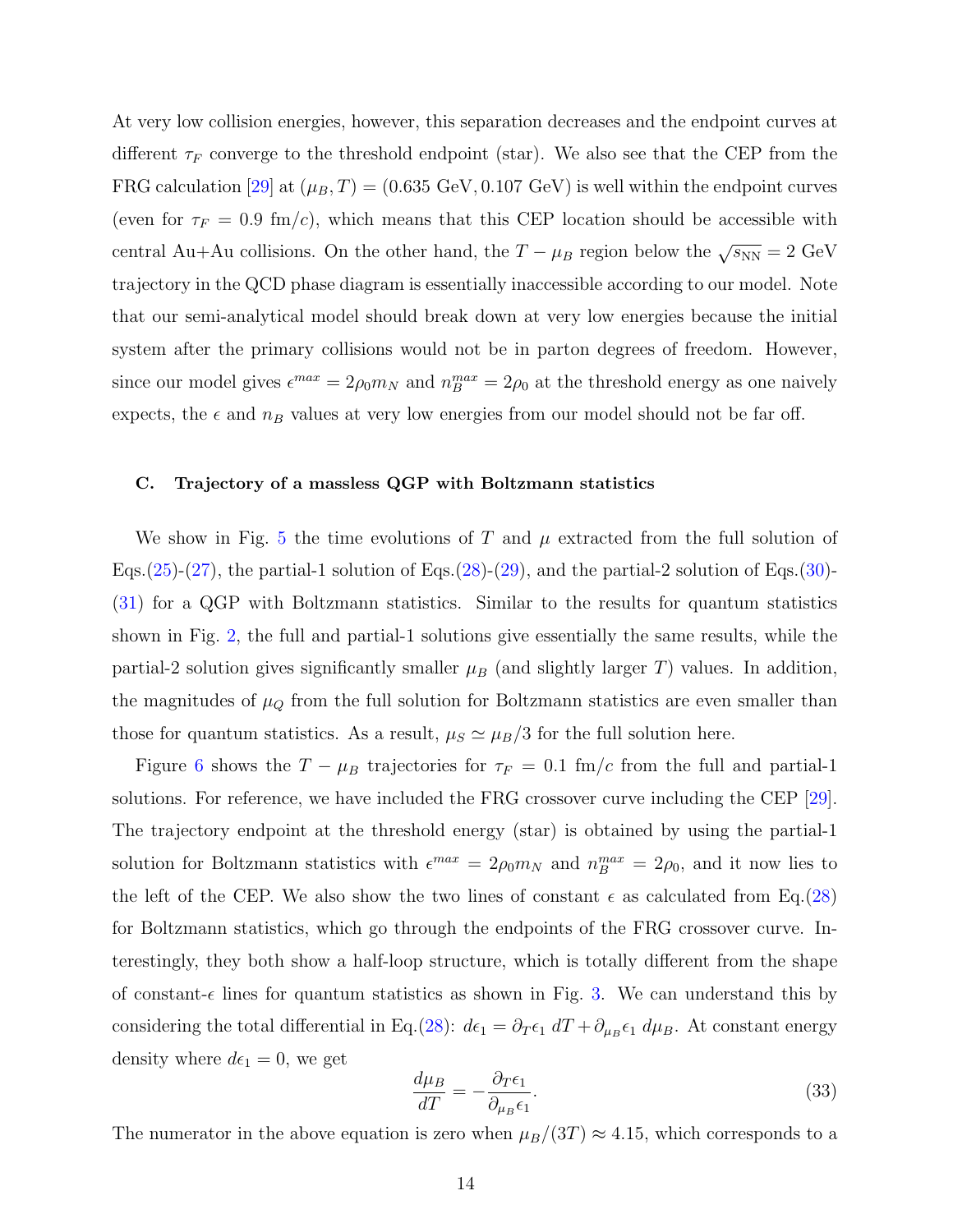![](_page_14_Figure_0.jpeg)

<span id="page-14-0"></span>FIG. 5: Same as Fig. [2](#page-10-0) but for Boltzmann statistics.

turning point in the line of constant energy density for Boltzmann statistics. If one follows a line of constant  $\epsilon$  starting from the higher-temperature side at  $\mu_B = 0$  (where  $\epsilon \gg n_B m_N$ ), one will arrive at a point (around the turning point) beyond which  $\epsilon < n_B m_N$ . Since it is unnatural for a nuclear matter including the QGP to have  $\epsilon < n_B m_N$  if a baryon number is effectively related to a baryon mass, the  $T - \mu_B$  points on the lower part (roughly the lower half) of each constant- $\epsilon$  curve in Fig. [6](#page-15-0) do not represent a physical QGP system with the Boltzmann statistics.

Figure [6](#page-15-0) also shows how the endpoint of a trajectory depends on the collision energy at different formation times. As in Fig. [4,](#page-12-0) at high collision energies we see a clear separation of the endpoint curves for different formation times. We also see the same "turning-around"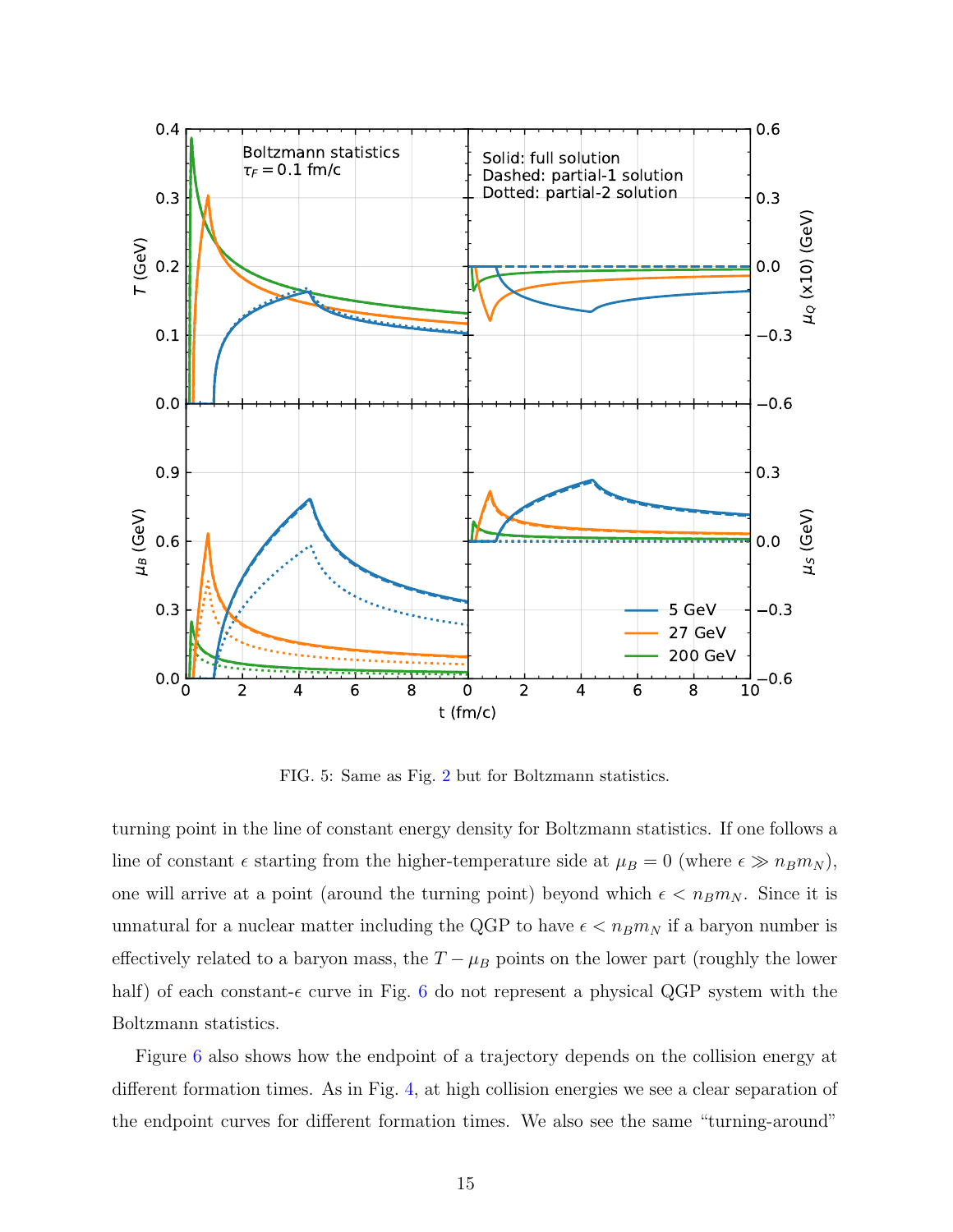![](_page_15_Figure_0.jpeg)

<span id="page-15-0"></span>FIG. 6: Trajectories from the full (solid) and partial-1 (dashed) solutions for Boltzmann statistics and  $\tau_F = 0.1$  fm/c for central Au+Au collisions at  $\sqrt{s_{NN}} = 2, 5, 11.5, 27, 62.4,$  and 200 GeV together with the trajectory endpoint curves for  $\tau_F = 0.1$  (blue dotted), 0.3 (orange dotted), and 0.9 (green dotted) fm/c. Two constant energy density lines from the partial-1 solution, the FRG crossover curve (dotted) with CEP (circle), and the endpoint at threshold energy (star) are also shown.

behavior of each endpoint curve as  $\sqrt{s_{NN}}$  decreases towards the threshold energy. Notably, the CEP from the FRG calculation is now much closer to the  $\tau_F = 0.9 \text{ fm/c}$  endpoint curve than the case for quantum statistics. Another key difference between Figs. [6](#page-15-0) and [4](#page-12-0) is the location of the CEP with respect to individual trajectories. For Boltzmann statistics or Fig. [6,](#page-15-0) the CEP lies close to the returning part of the 3.1 GeV trajectory or the outgoing part of the 2.6 GeV trajectory; while for quantum statistics or Fig. [4](#page-12-0) the CEP is close to the returning part of the 4.1 GeV trajectory or the outgoing part of the 3.6 GeV trajectory.

In Fig. [7](#page-16-0) we compare our results with the  $T - \mu_B$  trajectories that are extracted from the  $\epsilon(t)$  and  $n_B(t)$  values calculated with the Bjorken model [\[18\]](#page-23-14). At high collision energies, the trajectories from the Bjorken model are rather close to our results that include the finite nuclear thickness for the same (Boltzmann) statistics, as expected. At lower collision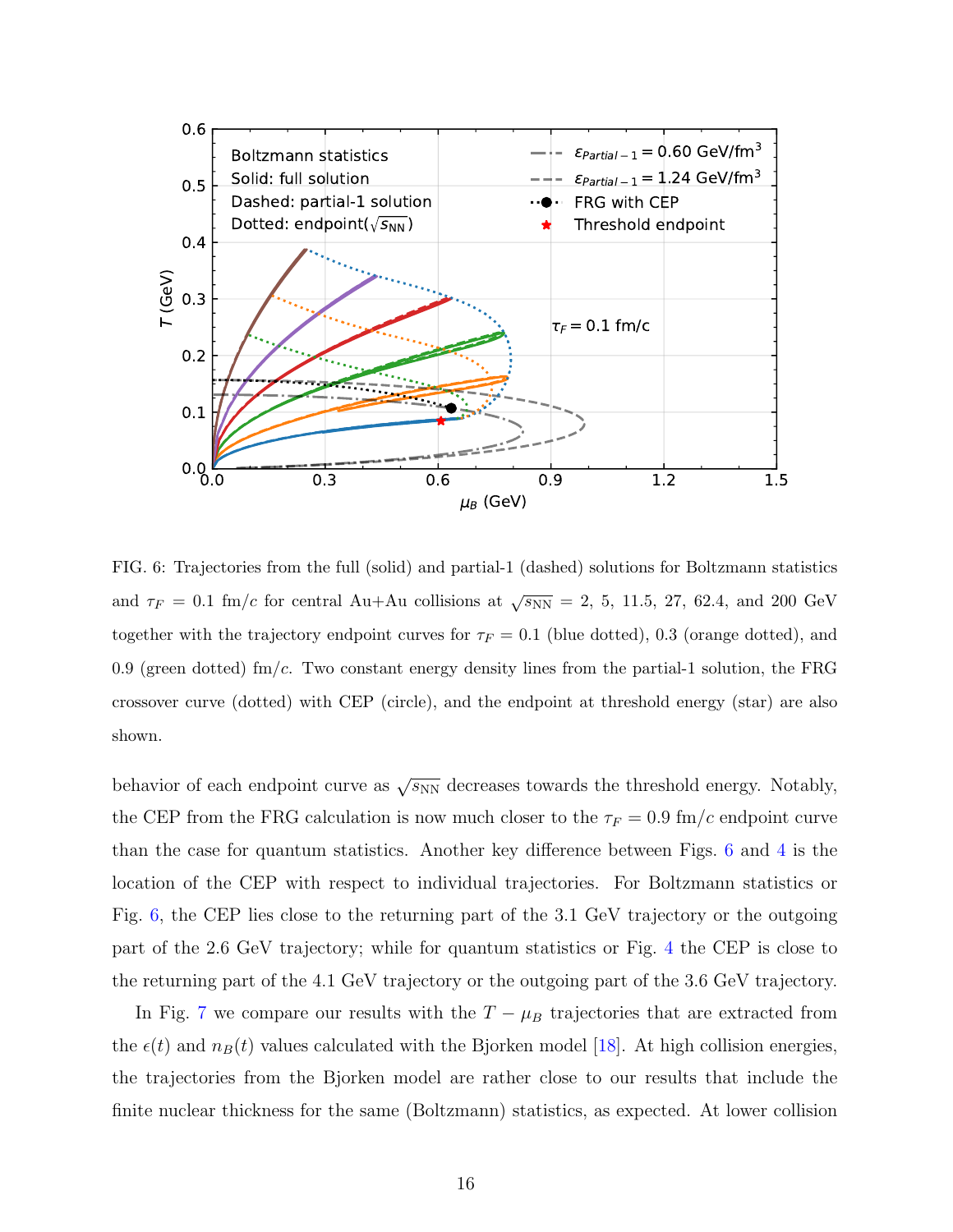![](_page_16_Figure_0.jpeg)

<span id="page-16-0"></span>FIG. 7: Trajectories from the full solution for quantum statistics (solid) and Boltzmann statistics (dashed) extracted from our  $\epsilon(t)$  and  $n_B(t)$  in comparison with those extracted from  $\epsilon^{Bj}(t)$  and  $n_B^{Bj}$  $B_B^{(t)}(t)$  (dots) for Boltzmann statistics for central Au+Au collisions at different energies.  $\tau_F = 0.1$  $\text{fm}/c$  for all cases, and the FRG crossover curve (black dotted) with the CEP (circle) is also shown.

energies,  $\mu_B^{max}$  from the Bjorken model is much larger, and there is no outgoing part of the trajectory since  $\epsilon^{max}$  and  $n_B^{max}$  in the Bjorken model occur at the earliest time  $(t = \tau_F)$ . In contrast, in our semi-analytical model the time of maximum density occurs much later, sometime between  $[t_a, t_2 + \tau_F]$  [\[20\]](#page-23-15). We also see in Fig. [7](#page-16-0) that the late-time part of a Bjorken trajectory overlaps with the returning part of our trajectory. This is because the Bjorken model and our semi-analytical model predict the same densities for late times [\[19,](#page-23-16) [20\]](#page-23-15), which is also shown in Fig. [1.](#page-9-1)

Comparing our results for the two statistics in Fig. [7,](#page-16-0) we see that, while the  $T^{max}$  values are often similar at the same collision energy (except at very low energies), the  $\mu_B^{max}$  value is significantly larger in quantum statistics than in Boltzmann statistics. This feature is also seen in numerical results from the AMPT model [\[17\]](#page-23-13) and can be understood in terms of the Pauli exclusion principle in quantum statistics. In terms of the thermodynamics relations, this can be understood by examining the first two terms in the Taylor expansion of Eq.[\(29\)](#page-8-2):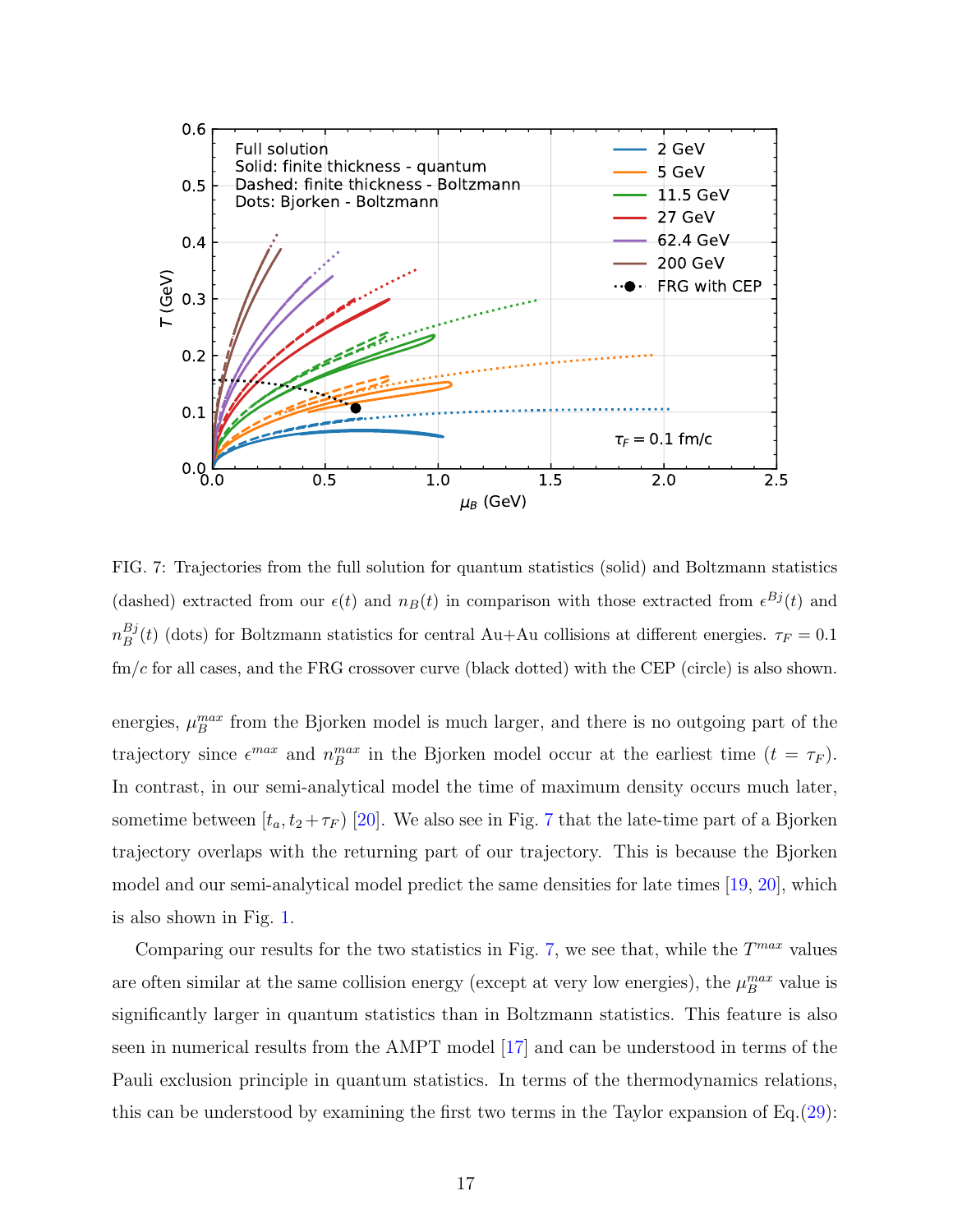![](_page_17_Figure_0.jpeg)

<span id="page-17-1"></span>FIG. 8: The start time (triangles), ending time (squares), and lifetime  $t_{QGP}$  (circles) of the QGP phase for  $\tau_F = 0.1$  (blue), 0.3, (orange), 0.9 (green) fm/c for quantum statistics (left panel) and Boltzmann statistics (right panel) as functions of collision energy.

 $n_{B,1} \simeq 8 \mu_B T^2/(3\pi^2) + 4\mu_B^3/(81\pi^2)$ . The coefficient of each term in the above equation is bigger than the corresponding coefficient in  $Eq.(22)$  $Eq.(22)$  for quantum statistics. As a result, when the same  $n_B$  is used and the T values are similar for the two statistics,  $\mu_B$  for quantum statistics will be larger.

#### <span id="page-17-0"></span>D. QGP lifetime

For each trajectory, we can calculate the time when the system enters the parton phase  $t_{start}$ , the time when it exits the parton phase  $t_{end}$ , and the QGP lifetime spent in the parton phase  $t_{QGP} = t_{end} - t_{start}$ . Specifically, we calculate the first and last times when a  $T - \mu_B$ trajectory intersects the FRG crossover curve [\[29\]](#page-24-0). Figure [8](#page-17-1) shows these results, where we see that the  $t_{end}$  curves are practically the same for the three formation times used, while  $t_{start}$ increases as  $\tau_F$  increases across all collision energies. As the collision energy increases, we see that the QGP lifetime first decreases until about  $\sqrt{s_{NN}} = 11.5$  GeV before increasing with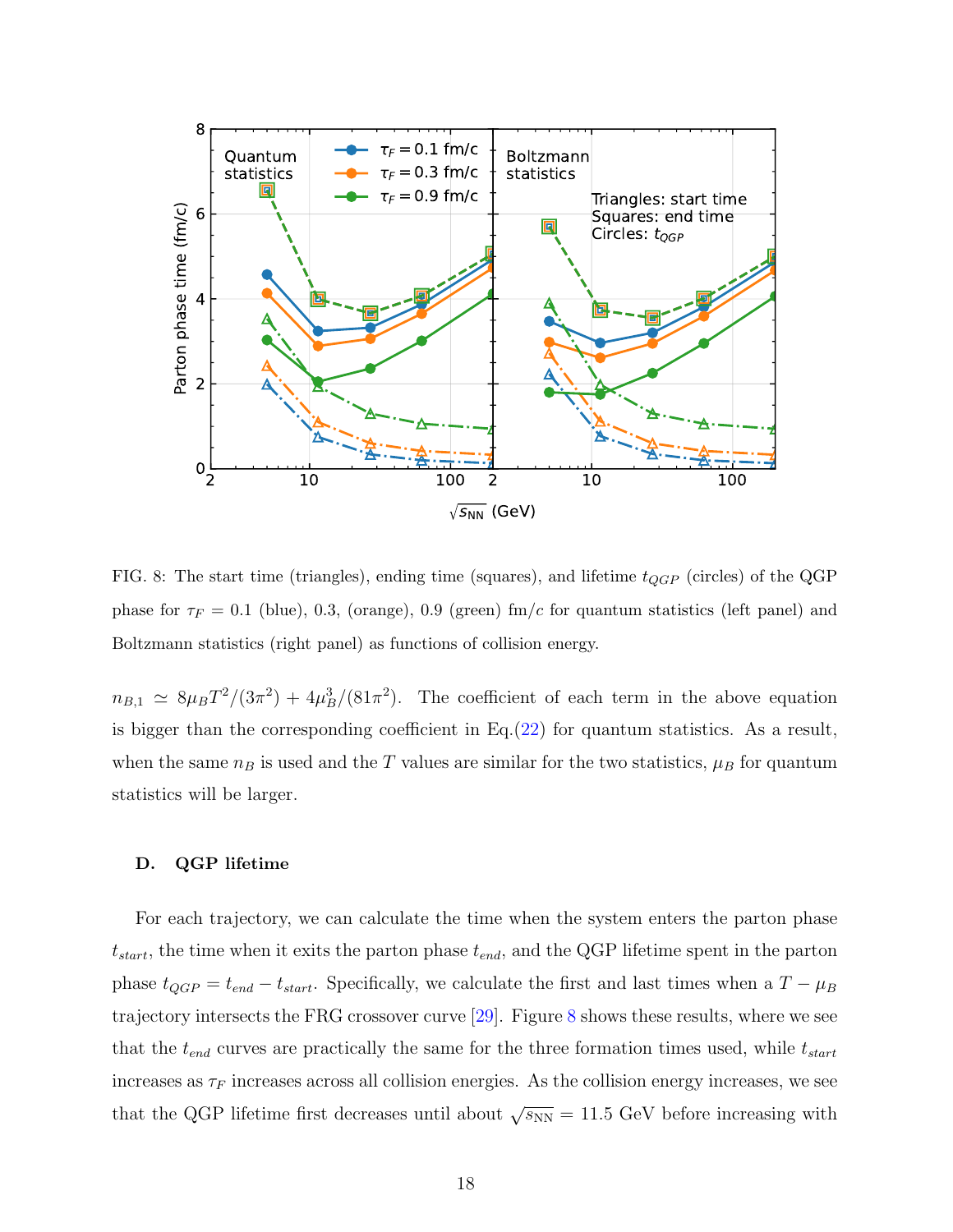$\sqrt{s_{NN}}$ , and this is the case for both statistics. Note that this unexpected non-monotonous dependence of  $t_{QGP}$  on the collision energy has been observed in the numerical results from the AMPT model [\[17\]](#page-23-13). For  $\tau_F = 0.1$  or 0.3 fm/c, we see from Fig. [8](#page-17-1) that the QGP lifetime at the low energy of  $\sqrt{s_{NN}} = 5$  GeV is still somewhere between 2.6 to 4.6 fm/c, which indicates a better possibility of studying the QGP properties at lower collision energies than one may naively expect.

## <span id="page-18-0"></span>IV. DISCUSSIONS

Until now, we have considered a QGP consisting of massless quarks and gluons. A more realistic approach would be to consider a massive s-quark, since  $m_s = 95 \text{ MeV}/c^2 \text{ } [30]$  $m_s = 95 \text{ MeV}/c^2 \text{ } [30]$  is not negligible compared to the system's temperature scale. We have not found an analytical solutions for the total energy density of massive s and  $\bar{s}$  with quantum statistics; therefore, we create an interpolating function of temperature:

$$
\epsilon_s + \epsilon_{\bar{s}} = \frac{6}{\pi^2} \int_{0}^{\infty} \frac{p^2 \sqrt{p^2 + m_s^2} \, dp}{e^{\sqrt{p^2 + m_s^2}/T} + 1} = \epsilon_{s + \bar{s}}(T). \tag{34}
$$

Note that we have used the relation  $\mu_s = 0$ , which results from  $n_S = n_{\bar{s}} - n_s = 0$  in our semi-analytical model. Considering the finite s-quark mass, we also obtain the following energy density:

$$
\epsilon = \frac{37\pi^2}{30}T^4 + 3\frac{(\mu_B - 2\mu_S)^2 + \mu_S^2}{2}T^2 + 3\frac{(\mu_B - 2\mu_S)^4 + \mu_S^4}{4\pi^2} + \epsilon_{s+\bar{s}}(T). \tag{35}
$$

The equations for  $n_B$  and  $n_Q$  are unchanged from Eqs.[\(19\)](#page-6-4) and [\(20\)](#page-6-2). Therefore, when considering  $m_s \neq 0$  in our model, only the  $\epsilon$  equation changes. We numerically solve these equations using enough T sampling points for  $\epsilon_{s+\bar{s}}(T)$  to ensure accuracy. In Fig. [9,](#page-19-0) we compare the resulting  $T-\mu_B$  trajectories to those for  $m_s = 0$  MeV/ $c^2$ . We observe essentially no difference in the  $T - \mu_B$  trajectories when considering a non-zero s-quark mass. Note that similar lack of effect from finite quark masses have also been seen in numerical studies from the AMPT model [\[17\]](#page-23-13).

We have observed  $\mu_Q \simeq 0$  in the full solutions for both quantum and Boltzmann statistics, as shown in Figs. [2](#page-10-0) and [5.](#page-14-0) As a result, the partial-1 solution assumes  $\mu_Q = 0$  and then gives almost the same  $T - \mu_B$  trajectories as the full solution. Therefore, a natural question is why  $\mu_Q$  is so small. To answer this question, we first observe that our semi-analytical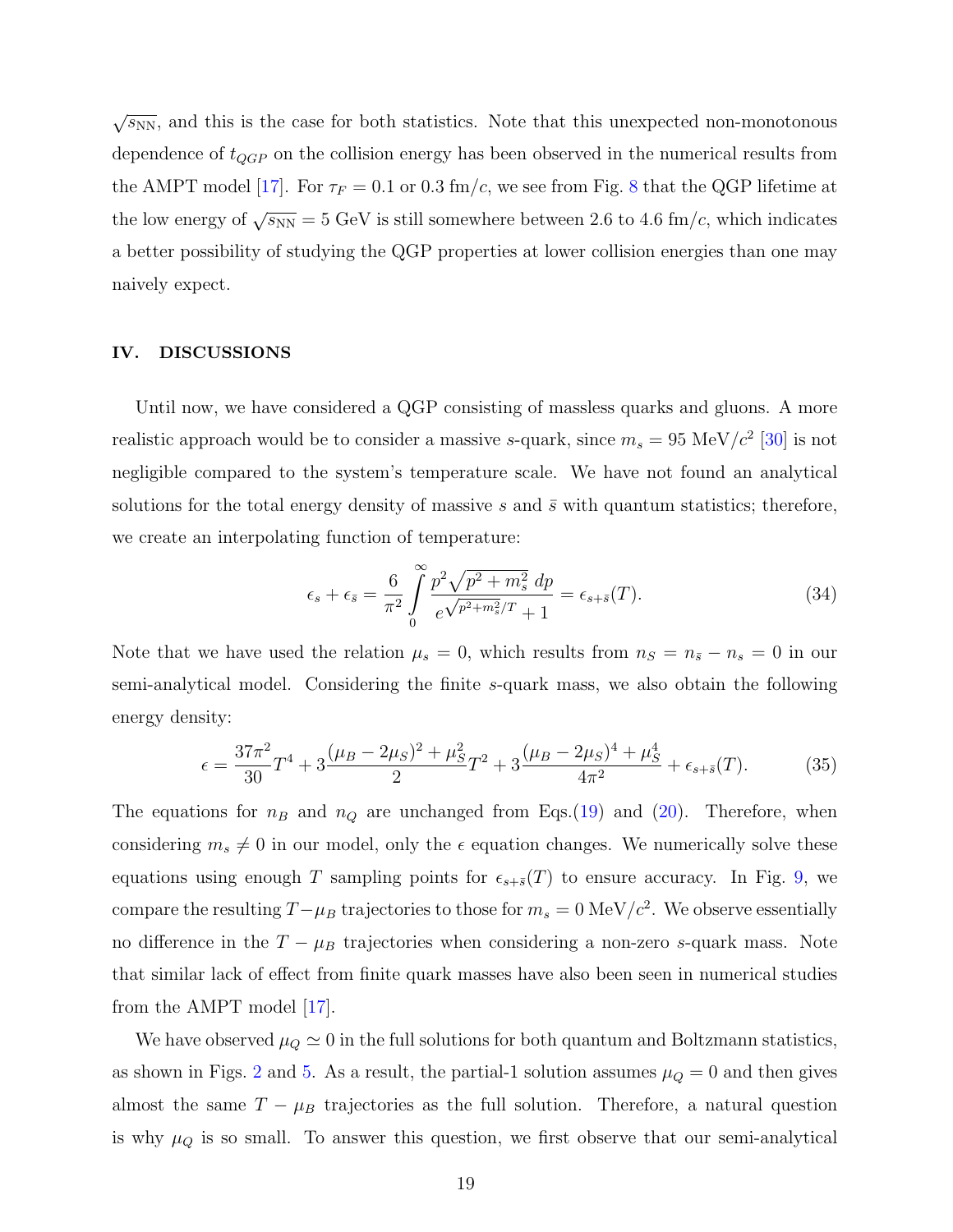![](_page_19_Figure_0.jpeg)

<span id="page-19-0"></span>FIG. 9: Trajectories from the full solution for quantum statistics for  $m_s = 0$  (solid) and 95 MeV/ $c^2$ (open circles) with  $\tau_F = 0.1$  fm/c for central Au+Au collisions at different energies.

model [\[20\]](#page-23-15) gives  $n_S(t) = 0$ . In addition, our model predicts  $n_Q(t) = n_B(t)/2$  if  $Z = A/2$  for the colliding nuclei. One can verify that,  $n_S = 0$  and  $n_Q = n_B/2$  lead to  $n_Q = 0$  for both statistics. Therefore,  $\mu_Q \simeq 0$  is a consequence of the fact that most nuclei have  $Z \sim A/2$ . Note that recent results from the AMPT model [\[27\]](#page-23-23) also show  $\mu_Q \approx 0$  [\[17\]](#page-23-13), although the AMPT model does not assume the  $s-\bar{s}$  symmetry for the initial production and thus does not give  $n<sub>S</sub>(t) = 0$ .

Since our model is semi-analytical, it is a convenient tool for calculating the trajectories of nuclear collisions in the QCD phase diagram, either in the conventional  $T - \mu_B$  plane or the more general  $T - \mu_B - \mu_S - \mu_Q$  four-dimensional space. We plan to extend the web interface [\[31\]](#page-24-2), which currently performs the semi-analytical calculation of  $\epsilon(t)$  for central AA collisions depending on the user input for the colliding system, energy and the proper formation time  $\tau_F$ , to the calculation of  $\epsilon(t)$ ,  $n(t)$ ,  $T(t)$ , and  $\mu(t)$  that have been addressed in this work.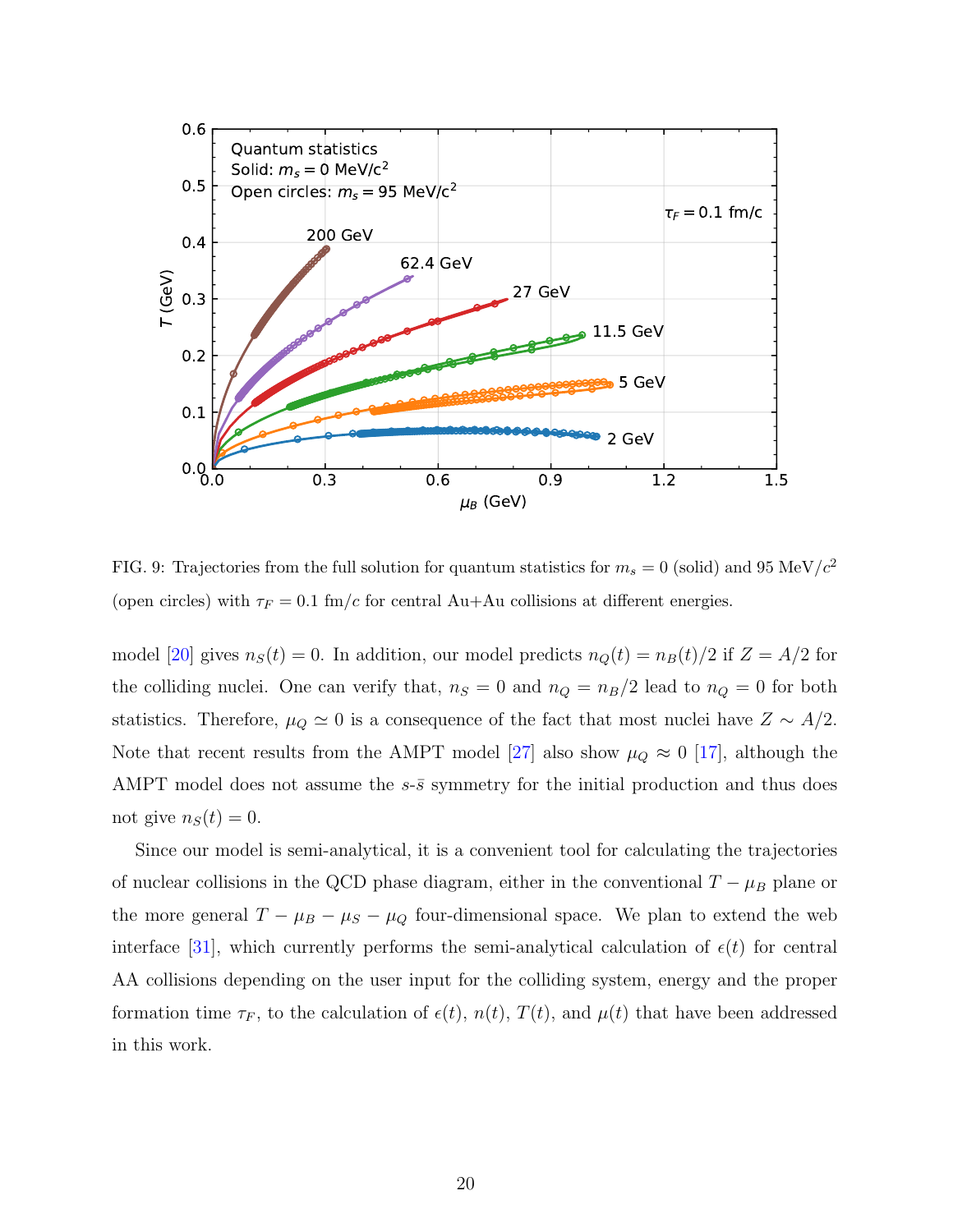## <span id="page-20-0"></span>V. CONCLUSION

We have extended a semi-analytical model, which considers the finite nuclear thickness, to calculate the energy density  $\epsilon(t)$ , net-baryon density  $n_B(t)$ , net-charge density  $n_Q(t)$ , and net-strangeness density  $n<sub>S</sub>(t)$  at mid-pseudorapidity averaged over the transverse overlap area in central Au+Au collisions at a range of collision energies. We then extract the temperature  $T(t)$ , net-baryon chemical potential  $\mu_B(t)$ , strangeness chemical potential  $\mu_S(t)$ , and electric charge chemical potential  $\mu_Q(t)$  of the parton system assuming the formation of an equilibrated QGP with either quantum or Boltzmann statistics. The  $n<sub>S</sub>(t) = 0$  result from our model for the net-strangeness density leads to  $\mu_B - \mu_Q - 3\mu_S = 0$  for both statistics. We find that the trajectory in the  $T - \mu_B$  plane significantly depends on the statistics; for example, the critical end point from the FRG method is located close to the  $\sqrt{s_{NN}} \sim 4 \text{ GeV}$ trajectory when using quantum statistics but the  $\sqrt{s_{NN}} \sim 3$  GeV trajectory when using Boltzmann statistics. We also find that the  $T - \mu_B$  results from the simpler partial solution that assumes  $\mu_Q = 0$  and  $\mu_S = \mu_B/3$  are very close to the full results, while the results from another partial solution that assumes  $\mu_Q = \mu_S = 0$  significantly underestimate the extracted  $\mu_B$  values.

By calculating the trajectory endpoint as a function of collision energy, we obtain the  $T - \mu_B$  area that the mid-pseudorapidity region of central Au+Au collisions can cover. We find that the accessible area in the phase diagram depends strongly on the parton formation time  $\tau_F$ , once the collision energy is higher than several GeVs. In addition, we have used the Bjorken energy density method, which neglects the finite nuclear thickness, to calculate the energy and net-charge densities. We find that the resulting trajectory starts at higher  $\mu_B$  and T values than those from our results and later becomes similar to the returning part of our trajectory. When the collision energy is not very high, the peak  $\mu_B$  and T values are significantly higher than our results, which further demonstrates the importance of including the finite nuclear thickness. While our main results are for a system of massless partons, we have found that using  $m_s = 95 \text{ MeV}/c^2$  has essentially no effect on the trajectories. Furthermore, we observe an increase in the QGP lifetime as the collision energy decreases below  $\sqrt{s_{NN}} \sim 11.5$  GeV. Overall, this semi-analytical model provides a useful tool for exploring the trajectories of nuclear collisions in the QCD phase diagram in the  $T - \mu_B$ plane or in the more general  $T - \mu_B - \mu_S - \mu_Q$  space.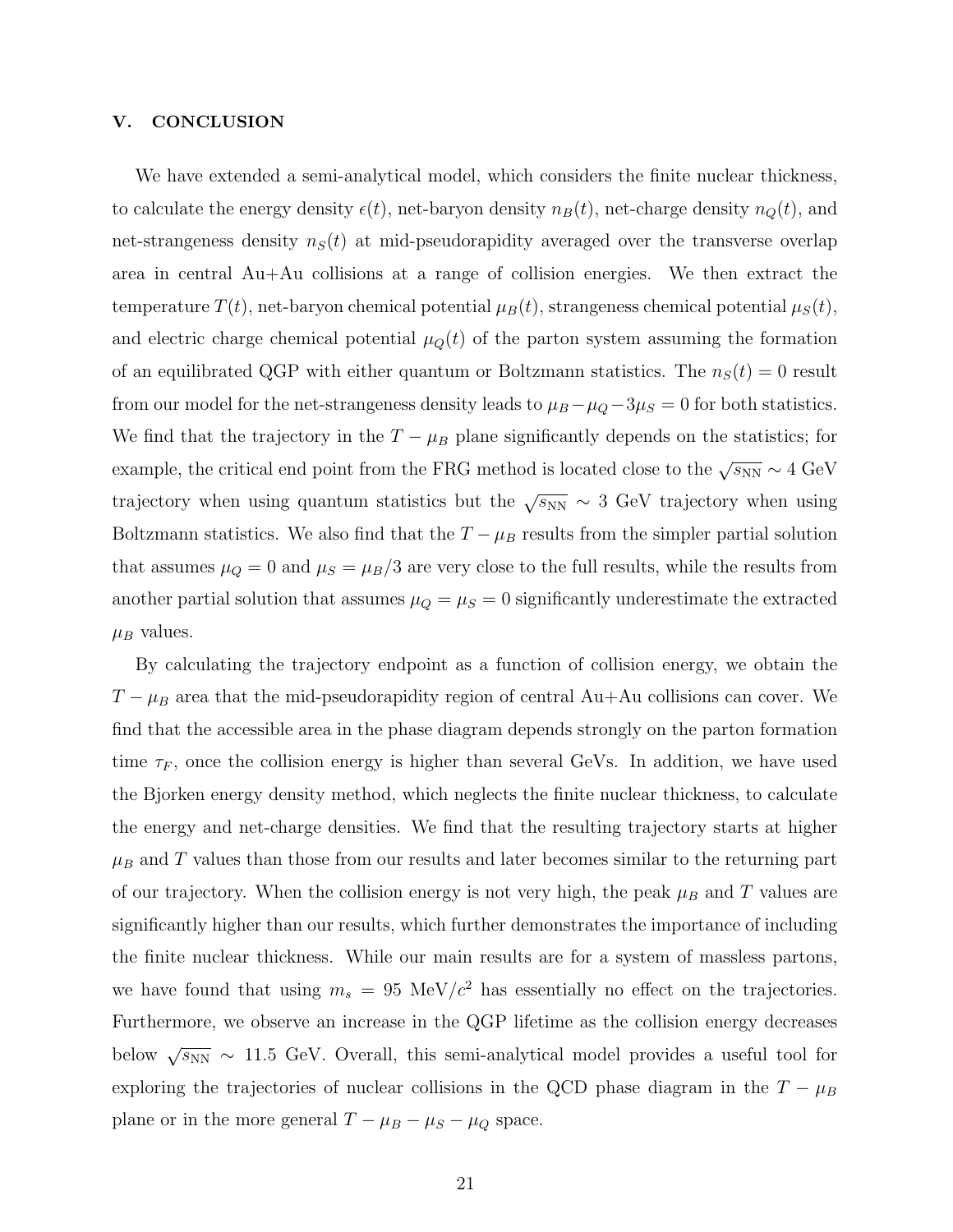#### Acknowledgments

This work has been partially supported by the National Science Foundation under Grant No. PHY-2012947. We thank Wei-jie Fu, Guo-Liang Ma and Han-Sheng Wang for helpful discussions. We also thank Wei-jie Fu for providing the crossover and CEP results from FRG calculations.

#### Appendix: QGP thermodynamics relations between  $\epsilon, n$  and  $T, \mu$

We consider a quark-gluon plasma composed of gluons g and three quark flavors  $u, d$ , and s, similar to a previous study  $\left[17\right]$ . The total energy, net-baryon, net-electric charge, and net-strangeness densities of such a system are then given by

$$
\epsilon = \epsilon_g + \sum_{q=u,d,s} (\epsilon_q + \epsilon_{\bar{q}}), \qquad n_B = \sum_{q=u,d,s} B_q (n_q - n_{\bar{q}}),
$$
  
\n
$$
n_Q = \sum_{q=u,d,s} Q_q (n_q - n_{\bar{q}}), \qquad n_S = \sum_{q=u,d,s} S_q (n_q - n_{\bar{q}}), \qquad (A.1)
$$

where  $B_q$ ,  $Q_q$ , and  $S_q$  are the quark baryon, electric charge, and strangeness numbers, respectively, for quark flavor  $q$ . For parton flavor  $i$ , the energy and number densities are given by

$$
\epsilon_i = \frac{1}{2\pi^2} \int_0^\infty dp \ p^2 \sqrt{p^2 + m_i^2} \ f_i(p), \ \ n_i = \frac{1}{2\pi^2} \int_0^\infty dp \ p^2 f_i(p), \tag{A.2}
$$

respectively, where  $m_i$  represents the parton mass, and  $f_i(p)$  is given by

<span id="page-21-0"></span>
$$
f_i(p) = d_i \left[ \exp\left(\frac{\sqrt{p^2 + m_i^2} - \mu_i}{T}\right) + K \right]^{-1}.
$$
 (A.3)

In the above, the degeneracy factor  $d_i$  is 16 for gluons and 6 for quarks,  $\mu_i$  is the parton chemical potential, T is the temperature,  $K = 1$  for Fermi-Dirac statistics, and  $K = -1$  for Bose-Einstein statistics. The chemical potential of parton flavor i is  $\mu_i = B_i \mu_B + Q_i \mu_Q + S_i \mu_S$ , where  $\mu_B$ ,  $\mu_Q$ , and  $\mu_S$  are the baryon, electric charge, and strangeness chemical potentials, respectively.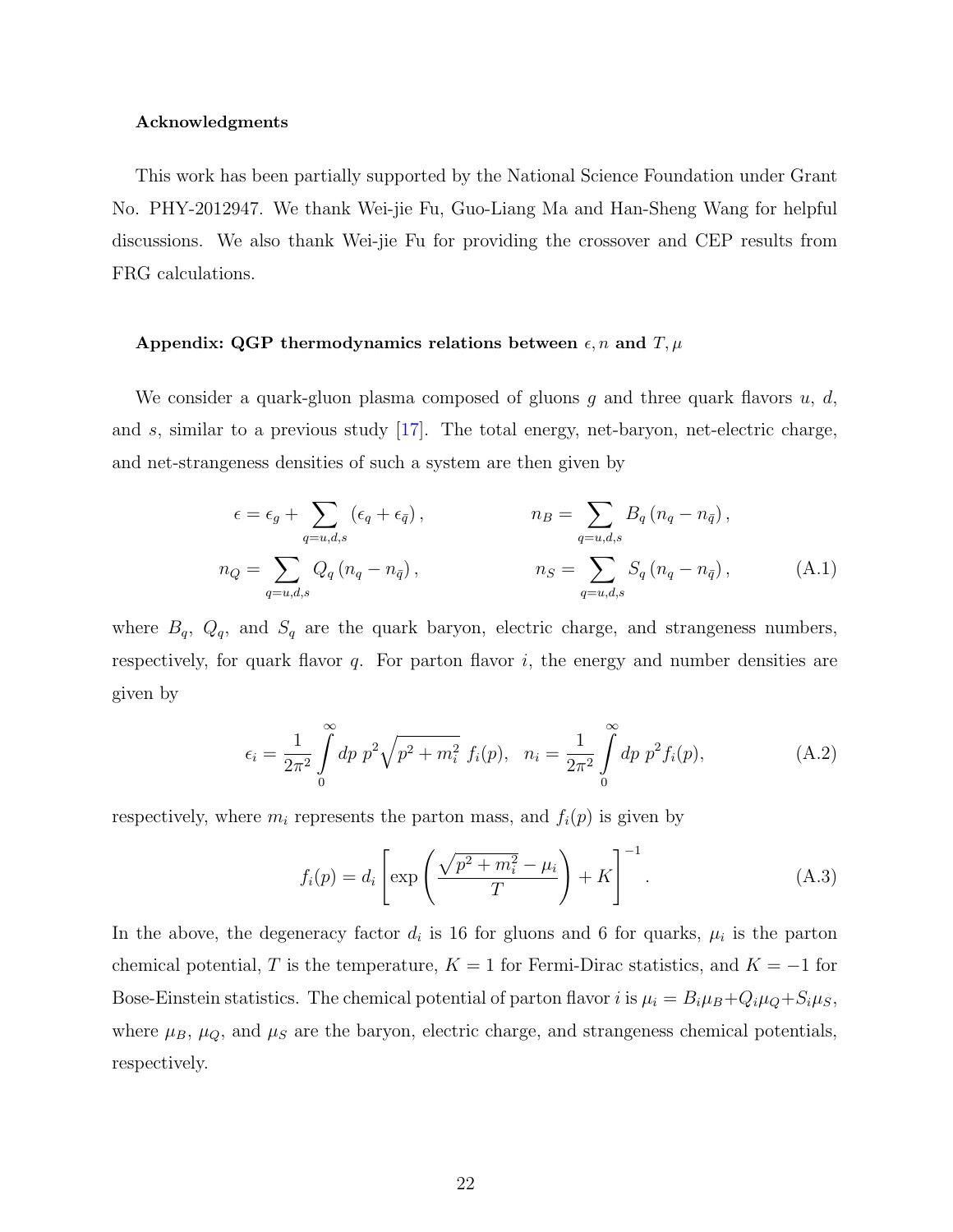### 1. Massless QGP with quantum statistics

For a massless quark-gluon plasma with quantum statistics, we take  $\mu_g = 0$ ,  $\mu_q + \mu_{\bar{q}} = 0$ and then obtain

$$
\epsilon_q + \epsilon_{\bar{q}} = -\frac{18T^4}{\pi^2} \left[ Li_4 \left( -e^{-\mu_q/T} \right) + Li_4 \left( -e^{\mu_q/T} \right) \right] = \frac{7\pi^2}{20} T^4 + \frac{3\mu_q^2}{2} T^2 + \frac{3\mu_q^4}{4\pi^2},\tag{A.4}
$$

$$
n_q - n_{\bar{q}} = \frac{6T^3}{\pi^2} \left[ Li_3 \left( -e^{-\mu_q/T} \right) - Li_3 \left( -e^{\mu_q/T} \right) \right] = \mu_q T^2 + \frac{\mu_q^3}{\pi^2}.
$$
 (A.5)

where  $Li_n(z)$  is the polylogarithm function of order n. Therefore, we obtain the following relations for a massless quark-gluon plasma under quantum statistics:

<span id="page-22-4"></span><span id="page-22-3"></span><span id="page-22-2"></span>
$$
\epsilon = \frac{19\pi^2}{12}T^4 + \frac{(\mu_B + 2\mu_Q)^2 + (\mu_B - \mu_Q)^2 + (\mu_B - \mu_Q - 3\mu_S)^2}{6}T^2 + \frac{(\mu_B + 2\mu_Q)^4 + (\mu_B - \mu_Q)^4 + (\mu_B - \mu_Q - 3\mu_S)^4}{108\pi^2},
$$
\n(A.6)

$$
n_B = \frac{\mu_B - \mu_S}{3}T^2 + \frac{(\mu_B + 2\mu_Q)^3 + (\mu_B - \mu_Q)^3 + (\mu_B - \mu_Q - 3\mu_S)^3}{81\pi^2},
$$
 (A.7)

$$
n_Q = \frac{2\mu_Q + \mu_S}{3}T^2 + \frac{2(\mu_B + 2\mu_Q)^3 - (\mu_B - \mu_Q)^3 - (\mu_B - \mu_Q - 3\mu_S)^3}{81\pi^2},
$$
 (A.8)

<span id="page-22-0"></span>
$$
n_S = -\frac{\mu_B - \mu_Q - 3\mu_S}{3}T^2 - \frac{(\mu_B - \mu_Q - 3\mu_S)^3}{27\pi^2}.
$$
 (A.9)

## 2. Massless QGP with Boltzmann statistics

Using the Maxwell-Boltzmann statistics to describe the thermodynamics of the quarkgluon plasma is equivalent to choosing  $K = 0$  in Eq.[\(A.3\)](#page-21-0). The general relations between  $\epsilon$ , n and T,  $\mu$  for finite quark masses can be derived [\[17\]](#page-23-13). For massless gluons and quarks, we obtain the following simpler equations [\[17\]](#page-23-13):

<span id="page-22-6"></span><span id="page-22-5"></span>
$$
\epsilon = \frac{12}{\pi^2} T^4 \left[ 4 + 3 \cosh\left(\frac{\mu_B + 2\mu_Q}{3T}\right) + 3 \cosh\left(\frac{\mu_B - \mu_Q}{3T}\right) + 3 \cosh\left(\frac{\mu_B - \mu_Q - 3\mu_S}{3T}\right) \right],
$$
\n(A.10)

$$
n_B = \frac{4}{\pi^2} T^3 \left[ \sinh\left(\frac{\mu_B + 2\mu_Q}{3T}\right) + \sinh\left(\frac{\mu_B - \mu_Q}{3T}\right) + \sinh\left(\frac{\mu_B - \mu_Q - 3\mu_S}{3T}\right) \right], \quad (A.11)
$$

$$
n_Q = \frac{4}{\pi^2} T^3 \left[ 2 \sinh\left(\frac{\mu_B + 2\mu_Q}{3T}\right) - \sinh\left(\frac{\mu_B - \mu_Q}{3T}\right) - \sinh\left(\frac{\mu_B - \mu_Q - 3\mu_S}{3T}\right) \right], \quad \text{(A.12)}
$$

<span id="page-22-1"></span>
$$
n_S = -\frac{12}{\pi^2} T^3 \sinh\left(\frac{\mu_B - \mu_Q - 3\mu_S}{3T}\right).
$$
 (A.13)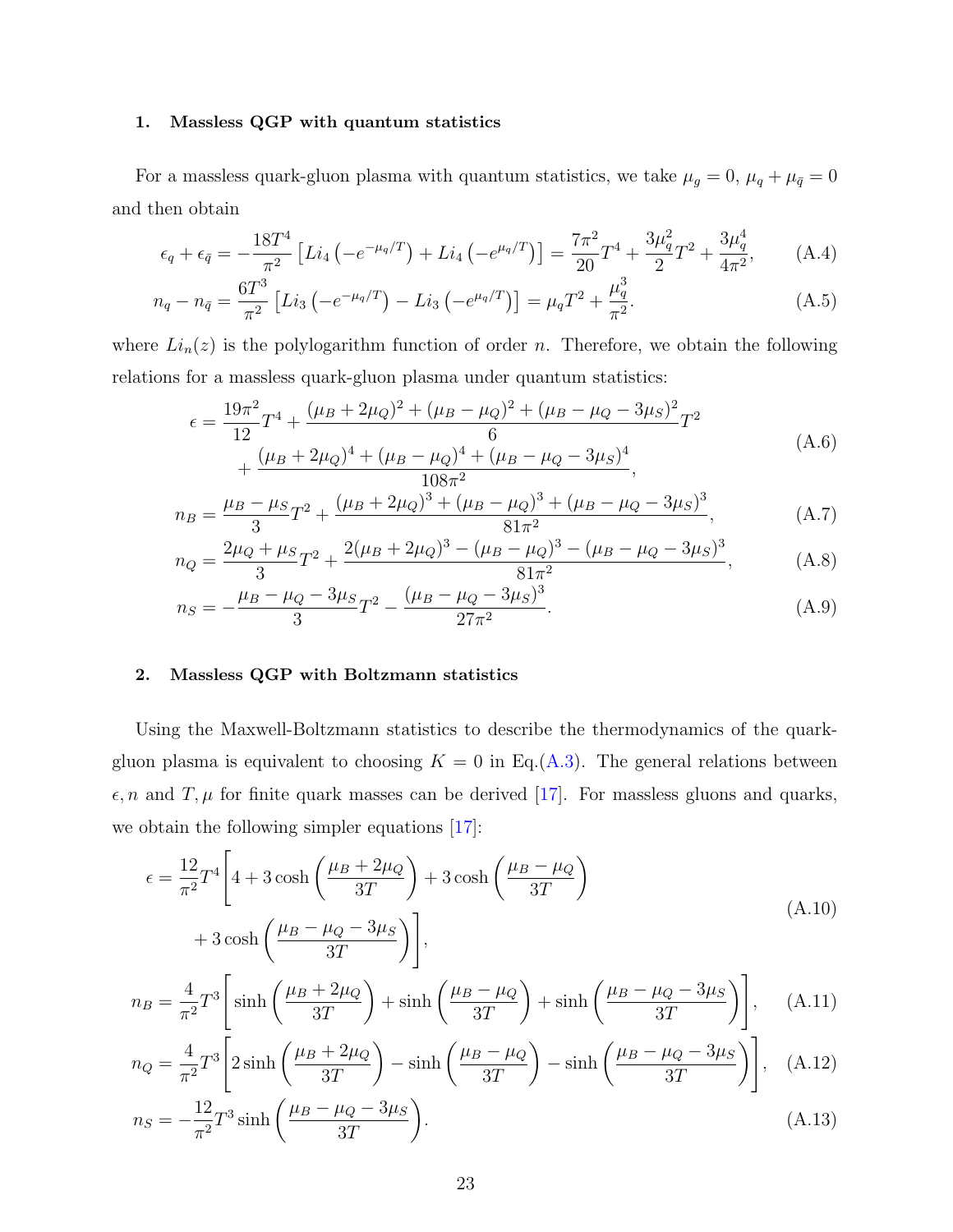- <span id="page-23-1"></span><span id="page-23-0"></span>[1] P. Jacobs and X.-N. Wang, Prog. Part. Nucl. Phys. 54, 443 (2005).
- <span id="page-23-2"></span>[2] B. Tomasik and U. A. Wiedemann (2002), hep-ph/0210250.
- <span id="page-23-3"></span>[3] J. Adams et al. (STAR), Nucl. Phys. A 757, 102 (2005).
- <span id="page-23-4"></span>[4] Y. Aoki, G. Endrodi, Z. Fodor, S. D. Katz, and K. K. Szabo, Nature 443, 675 (2006).
- [5] R. Bellwied, S. Borsanyi, Z. Fodor, J. Günther, S. D. Katz, C. Ratti, and K. K. Szabo, Phys. Lett. B **751**, 559 (2015).
- <span id="page-23-6"></span><span id="page-23-5"></span>[6] A. Bazavov et al. (HotQCD), Phys. Lett. B **795**, 15 (2019).
- <span id="page-23-7"></span>[7] R. V. Gavai and S. Gupta, Phys. Rev. D 68, 034506 (2003).
- <span id="page-23-8"></span>[8] M. A. Stephanov, Prog. Theor. Phys. Suppl. 153, 139 (2004).
- [9] M. M. Aggarwal et al. (STAR), Phys. Rev. Lett. 105, 022302 (2010).
- <span id="page-23-9"></span>[10] J. Adam et al. (STAR), Phys. Rev. Lett. **126**, 092301 (2021).
- <span id="page-23-10"></span>[11] L. Adamczyk et al. (STAR), Phys. Rev. Lett. **112**, 032302 (2014).
- <span id="page-23-11"></span>[12] V. Koch, A. Majumder, and J. Randrup, Phys. Rev. Lett. 95, 182301 (2005).
- <span id="page-23-12"></span>[13] X. Luo and N. Xu, Nucl. Sci. Tech. 28, 112 (2017).
- [14] B. Zhang, L.-W. Chen, and C. M. Ko, J. Phys. G **35**, 065103 (2008).
- [15] Z.-W. Lin, Phys. Rev. C **90**, 014904 (2014).
- <span id="page-23-13"></span>[16] C. Shen and L. Yan, Nucl. Sci. Tech. 31, 122 (2020).
- <span id="page-23-14"></span>[17] H.-S. Wang, G.-L. Ma, Z.-W. Lin, and W.-J. Fu (2021), 2102.06937.
- <span id="page-23-16"></span>[18] J. D. Bjorken, Phys. Rev. D 27, 140 (1983).
- <span id="page-23-15"></span>[19] Z.-W. Lin, Phys. Rev. C **98**, 034908 (2018).
- <span id="page-23-17"></span>[20] T. Mendenhall and Z.-W. Lin, Phys. Rev. C 103, 024907 (2021).
- <span id="page-23-18"></span>[21] K. Adcox et al. (PHENIX), Nucl. Phys. A 757, 184 (2005).
- <span id="page-23-19"></span>[22] S. S. Adler et al. (PHENIX), Phys. Rev. C 71, 034908 (2005).
- <span id="page-23-20"></span>[23] J. L. Klay et al. (E895), Phys. Rev. Lett. 88, 102301 (2002).
- <span id="page-23-21"></span>[24] J. Barrette et al. (E877), Phys. Rev. C **62**, 024901 (2000).
- <span id="page-23-22"></span>[25] H. Appelshauser et al. (NA49), Phys. Rev. Lett. **82**, 2471 (1999).
- <span id="page-23-23"></span>[26] I. G. Bearden et al. (BRAHMS), Phys. Rev. Lett. 93, 102301 (2004).
- <span id="page-23-24"></span>[27] Z.-W. Lin, C. M. Ko, B.-A. Li, B. Zhang, and S. Pal, Phys. Rev. C 72, 064901 (2005).
- [28] A. Monnai, B. Schenke, and C. Shen, Int. J. Mod. Phys. A 36, 2130007 (2021).